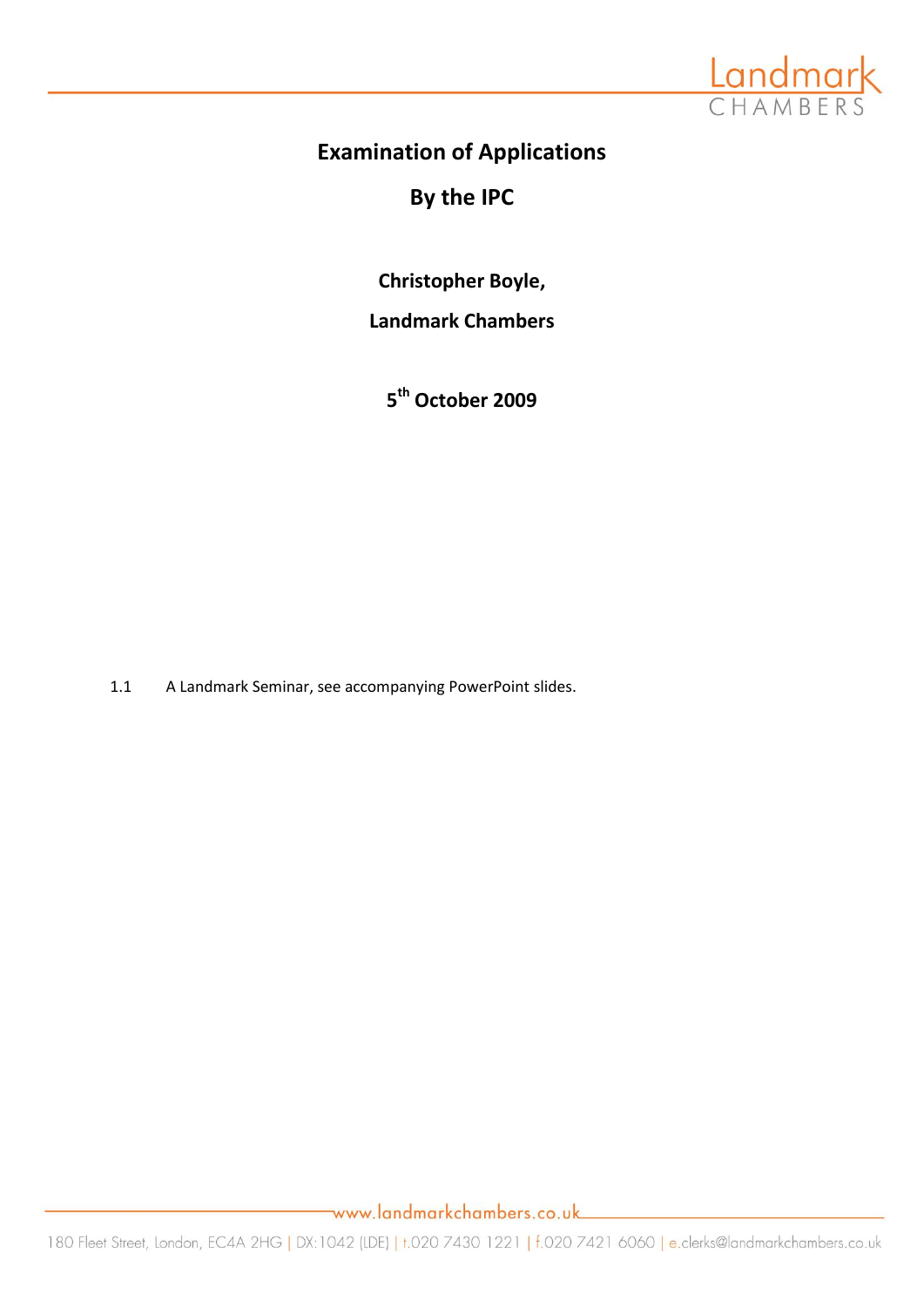

SLIDE 2 :

 $\overline{a}$ 

- 2.1 This Paper accompanies the Landmark Seminar 'IPC Open for business'. It attempts to provide a practical introduction to how the IPC is currently envisaged to operate. It does not seek to argue again the merits or demerits of the IPC itself, or the merits or demerits of the Government's apparently intended method of procedure – these arguments having been extensively rehearsed during the passage of the Bill.
- 2.2 Rather, it seeks to use the Planning Act 2008 ['the Act'], the draft secondary legislation and the draft guidance to provide potential applicants and objectors with a handy introduction to the IPC and its weird and wonderful ways.
- 2.3 It must come with three important 'health warnings':
- 2.4 First, we are in uncharted territory here. Although the IPC has 'opened its doors' as of last week – 'for initial advice' rather than applications, the consultation on both the draft secondary legislation and guidance covering examination procedure ended only today. In strict sense, therefore, the IPC does not yet know how it will operate its examination process, as the Rules/Regs and guidance are not only not yet in force – they have not yet finished the process of promulgation<sup>1</sup>.
- 2.5 Other than the Act itself, the draft Rules/Regulations and the draft Guidance are the best we (and the IPC currently) can go on. These are (in draft):

Infrastructure Planning (Examination Procedures) Rules 2010 Infrastructure Planning (Interested Parties) Regulations 2010 Infrastructure Planning (National Security and Appointed Representatives) Rules 2010 Infrastructure Planning (Decisions) Regulations 2010 Infrastructure Planning (Compulsory Acquisition) Regulations 2010 Infrastructure Planning (Fees) Regulations 2010

 $1$  Cynics might draw unkind conclusions as to the value our Government places on 'consultation', given such an order of events; but there are plenty of alternative examples to confirm them in their view.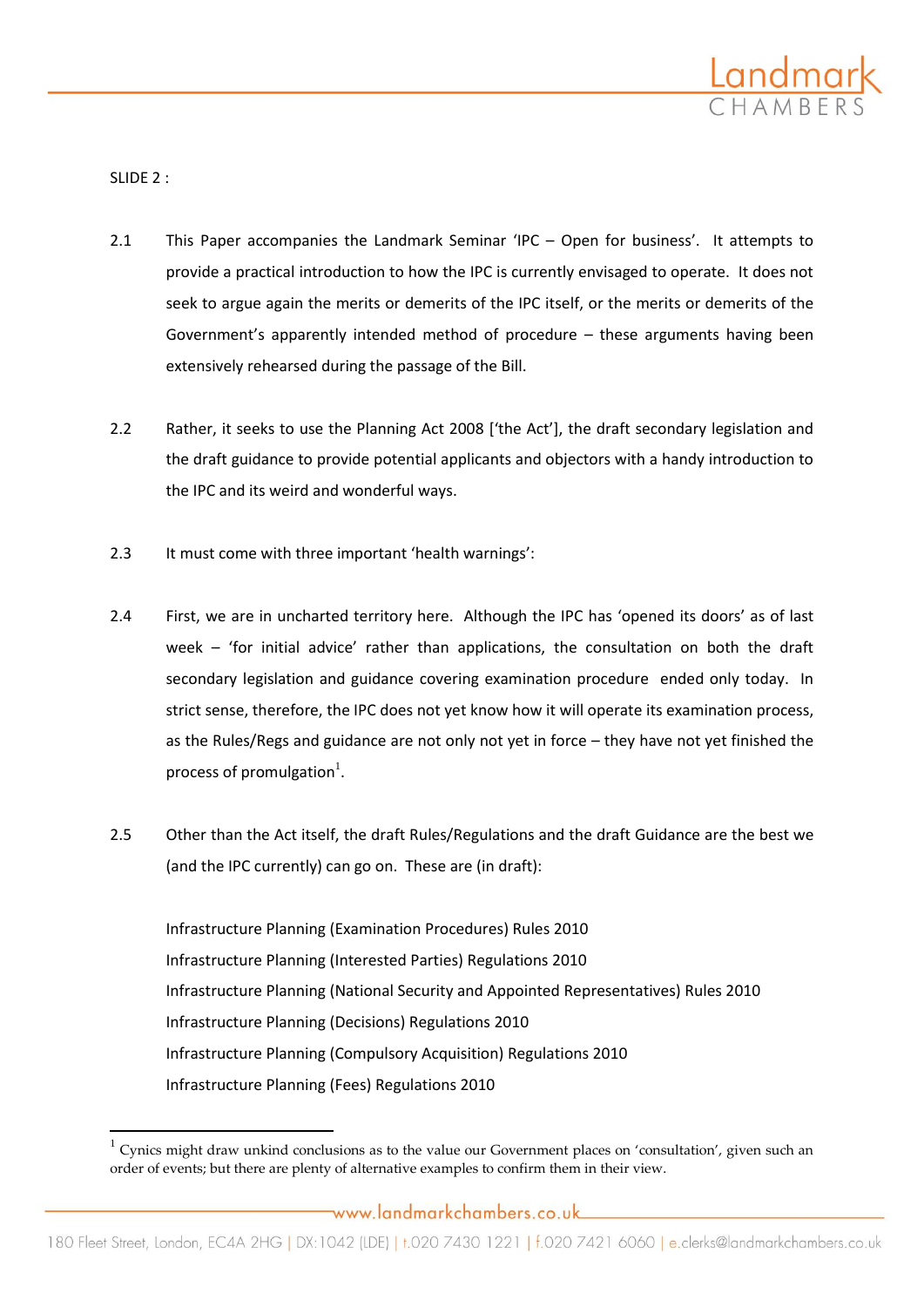

Infrastructure Planning (Miscellaneous Prescribed Provisions) Regulations 2010 Guidance on Examination Procedures Guidance on Procedures for Compulsory Acquisition Regulatory Impact Assessment<sup>2</sup>

- 2.6 I should indicate, though, that as the Secretary of PEBA, I met Douglas Evans, the newly appointed Legal Director for the IPC on Friday  $2^{nd}$  October. While he was careful to caveat each observation with his inability to bind the IPC<sup>3</sup> at such an early stage, the meeting was an open one and minuted, and I am happy to say very encouraging – Mr. Evans has a private practice background<sup>4</sup>, and is conscious of the need for the process to command respect. The overall message was that the IPC would not be dogmatic as to procedure, and – he was at pains to stress – would not be 'PINS-with-nobs-on'.
- 2.7 None-the-less, we are in uncharted territory, also, in that the process of examination envisaged by the Government for IPC matters is not very like anything we have seen before in the 'planning world'. It is not an inquiry process as we have come to understand it. It is not an EIP process as known from Structure Plan/RSSs. Nor yet is it the LDF DPD process as it has developed. It is, perhaps, more akin to the sorts of 'public inquiries' that have been used to examine alleged government failings, such as those involving Bloody Sunday, Dr. Kelly and Stephen Lawrence<sup>5</sup>.
- 2.8 The third health warning is that no one knows what the future will hold for the IPC under a Tory Government. This uncertainty seems to extend to the Tory Party itself, with a number of apparently conflicting statements made as to what such a Government would do.
- 2.9 Four things can be observed, however. The first is that the idea of National Policy Statements appears to be agreed generally to be a good one. The length of the Terminal 5 and Dibden Bay inquiries was due in large part to the absence of a clear statement of government policy. Secondly, the principle behind the IPC decision-making (not actually devolved power, but

 $\overline{a}$ 

 $2$  Often a rather telling document, and no exception here.

<sup>3</sup> Still less CLG

<sup>4</sup> Most recently Addleshaw Goddard

 $<sup>5</sup>$  Not quite examples of processes famously short, effective or fair – but I am slipping into commentary contrary</sup> to paragraph 2.1 above.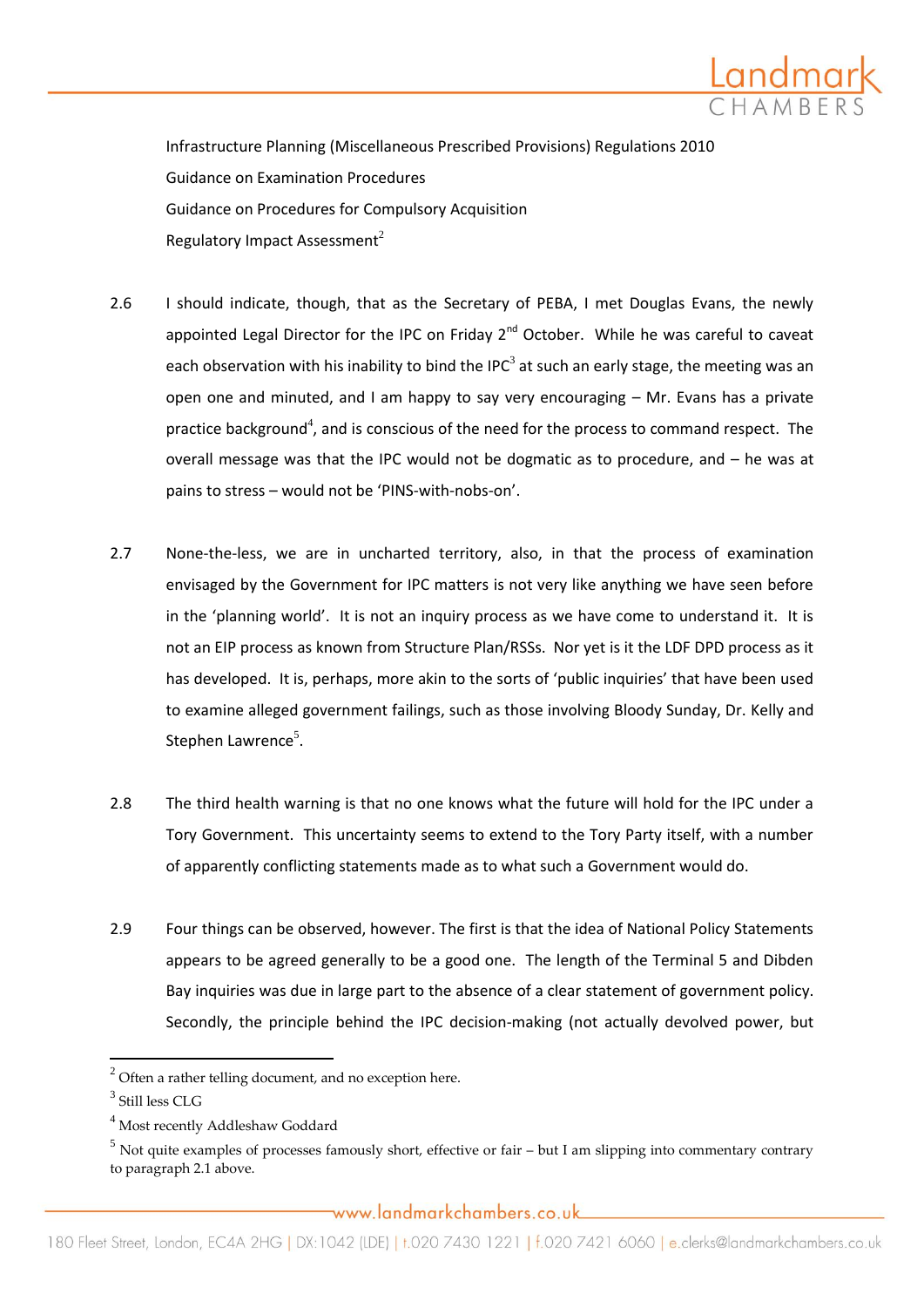

rather the 'devolution of blame') is one which is no doubt attractive to governments whatever their political hew. Thirdly, the IPC and CLG civil servants are running flat out to have a fully appointed, fully staffed and fully functioning IPC before the next election; by the time of a new government, the IPC will be more difficult and more expensive to remove than to leave alone.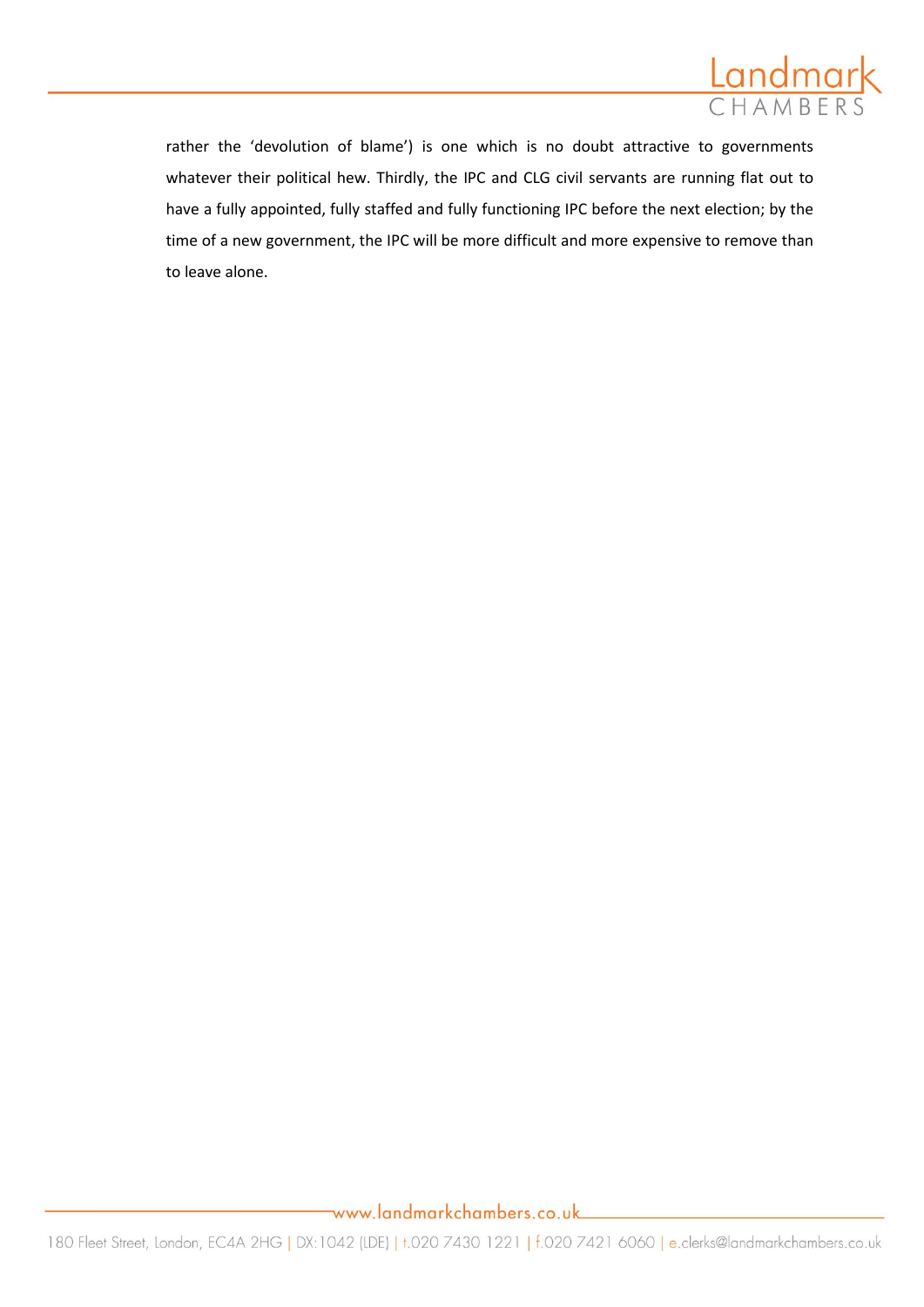

SLIDE 3:

- 3.1 Section 55 of the Act provides for the acceptance of by the IPC an application for development consent<sup>6</sup> and s. 56 for the notification, by the applicant, of various parties that the application has been accepted. This notification is in a prescribed form and, in a sense, it starts the examination ball rolling, as it is from here on in that parties emerge so as to be 'interested parties', a term explained shortly.
- 3.2 The notification under s. 56 is to include a date by which any party must have submitted their 'relevant representation'<sup>7</sup>. The period for submitting such representations being not less than 28 days from receipt of the notification<sup>8</sup>. These matters are also to be publicised as prescribed<sup>9</sup>. Section 58 provides for certification that s. 56 has been complied with. Separate provision is made for the applicant to inform the IPC of who is affected by any powers of compulsory acquisition sought<sup>10</sup> (who thereby become 'affected persons', a category of interested party $^{11}$ ).
- 3.3 At section 60, following acceptance of the application by the IPC and certification of the applicant having fulfilled the notice obligations, there is a requirement then for the IPC to invite each 'relevant local authority'<sup>12</sup> to submit, within a stated deadline, a 'Local Impact Report' – ' a report in writing giving details of the likely impact of the proposed development on the authority's area (or any part of that area)'.
- 3.4 The 'LIR' is an interesting notion<sup>13</sup>. The placing of s. 60 in the scheme of the Act would imply that it is to be early in the process – ahead, for example, it would seem of the decision as to whether the matter is for a single commissioner or a panel. The IP (Examination Procedures) Rules, however, cover LIRs within the Timetable in Rule 8, after providing for Written

<sup>&</sup>lt;sup>6</sup><br>For pre-application procedure, see accompanying Paper by Howard Bassford of DLA Piper.

<sup>&</sup>lt;sup>7</sup> S. 56(4); as to the form of the representations themselves, see s 102(4), IP(Applications and Procedures) Regs 2009, Regs 7 and 8 and IP(Interested Parties ) Regs, Reg 4;

 $^8$  s.56(5)

 $9^9$  s. 56(7)-(9).

 $10$  S.59

 $11$  IP(Interested Party) Regs, Reg. 3

 $12$  S. 102(5) ie the local authority where the development is proposed, and any local adjacent authority

 $13$  and unfortunate acronym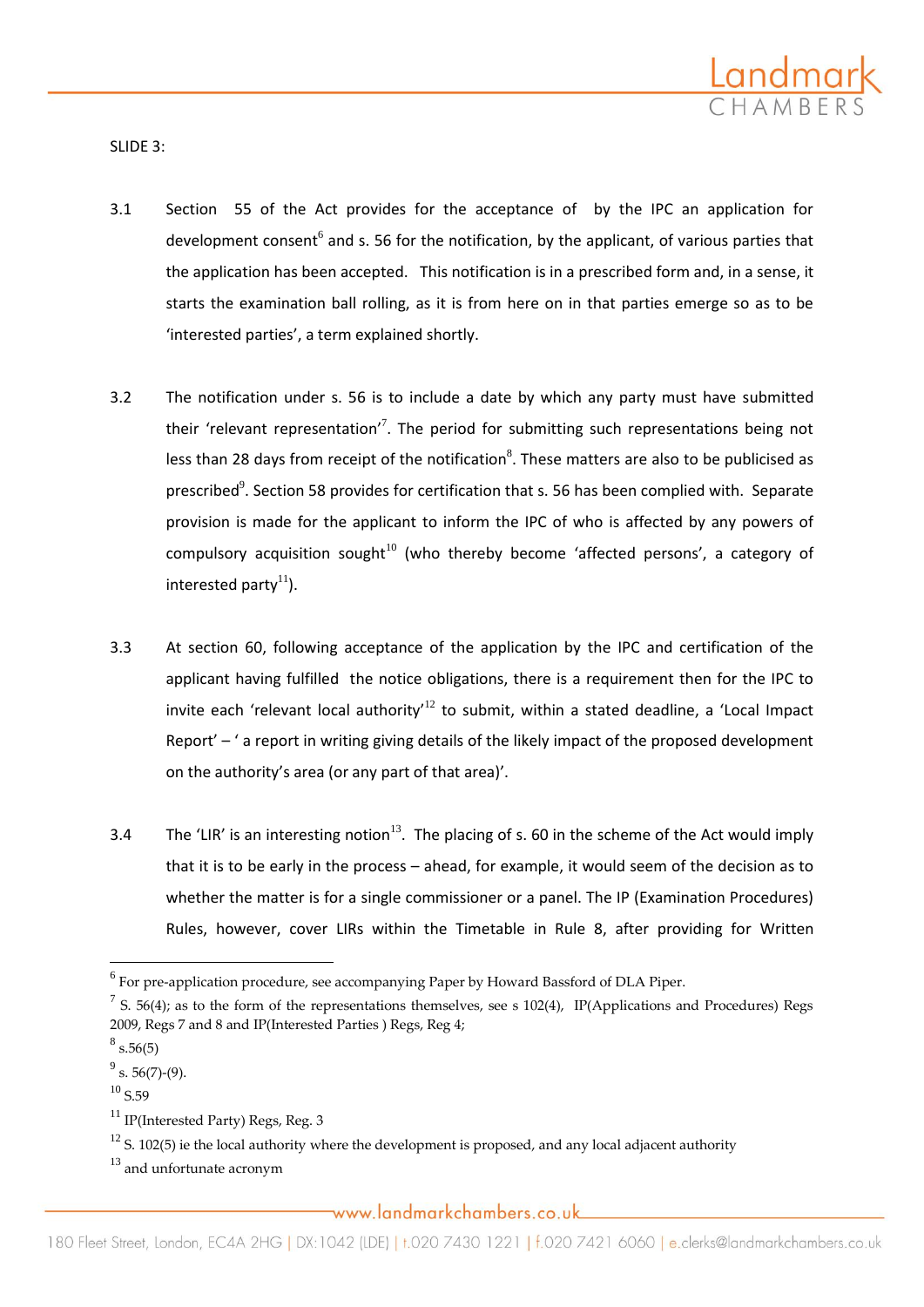

Representations from the parties, comments and counter comments thereon, and Statements of Common Ground. The draft Guidance is almost completely silent about the content, timing, role or value of LIRs.

- 3.5 This latter point may be deliberate. While provided for in the Act, one thing that may have become apparent to those given the task of implementing the Act is that local authorities cannot be expected to be impartial observers in respect of Nationally Important Infrastructure Projects in their area. Where the impetus is from the private sector, they may be opposed, but very often the infrastructure is 'public' in some way and they will be strongly in favour. They may, indeed, be the applicant.
- 3.6 In these circumstances, the LIR is unlikely to be uncontroversial. It may, indeed, be largely worthless. Where it opposes development, the authority's LIR will be said, by the applicant, to over-egg the pudding; where it opposes it, its LIR will no doubt be accused by objectors of under-egging any impact.
- 3.7 Early in the process, the IPC $^{14}$  will decide whether the application is fit for a single commissioner or needs to go before a panel. Where there is an NPS, the panel has the ability to make the decision<sup>15</sup>. Where there is no NPS, it reports to the Secretary of State<sup>16</sup>. A single commissioner, however, is always a reporter. If there is an NPS, he reports to a the IPC; if not to the Secretary of State<sup>17</sup>. Where he reports to the IPC, the decision is actually taken by the Council of the IPC $^{18}$ .
- 3.8 Once appointed, the panel or commissioner, as the case may, be becomes the 'Examining authority' for the examination<sup>19</sup>. The division between single commissioner and panel cases

 $14$  ie the Chairman, in consultation with others: s. 61

 $15$  s.74(1)

 $^{16}$  s.74(2)

 $^{17}$  s.83(1)

 $18$  s. 84 – for the Council of the IPC, see Sch. 1

 $^{19}$  s.84(2) and (3)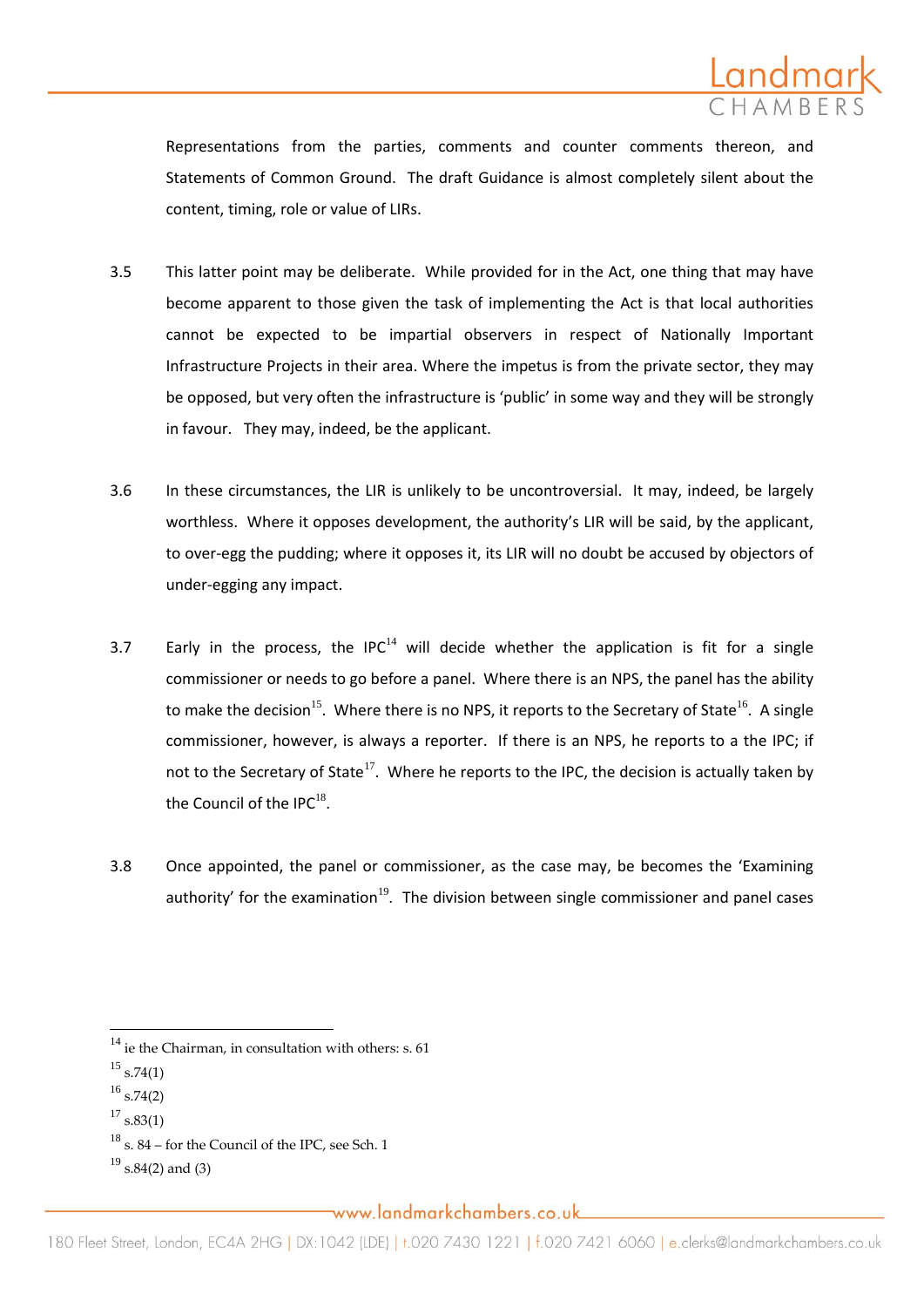

is explained in the draft Guidance<sup>20</sup>, which must, when published, be taken into account when coming to the decision<sup>21</sup>. The division is determined having regard to:

(A) the complexity of the case and the number of issues raised including anything novel, legal or technical or stretching over more than one NPS;

(B) the level of public interest in the outcome, including the likelihood of needing hearings; and

(C) whether or not the project is one for Aviation or Nuclear Power, in which case it is almost certain that a panel will be required $^{22}$ .

3.9 It should be noted, however, that examinations by both single commissioners and panels are to be conducted in accordance with Chapter 4 of the Act, and both may seek the assistance of appointed assessors and advocates $^{23}$ . The principle difference lies in the reporting/determining role and the fact that panels can, in theory, conduct concurrent hearings.

 $\overline{a}$ 

 $^{23}$  appointed by the Chair of the IPC under ss. 100 and 101

 $^{20}$  paragraphs 11-25

 $^{21}$  s.61(3)

 $22$  there is also provision to switch to a panel where it becomes apparent that it should not be handled by a commissioner alone: s. 62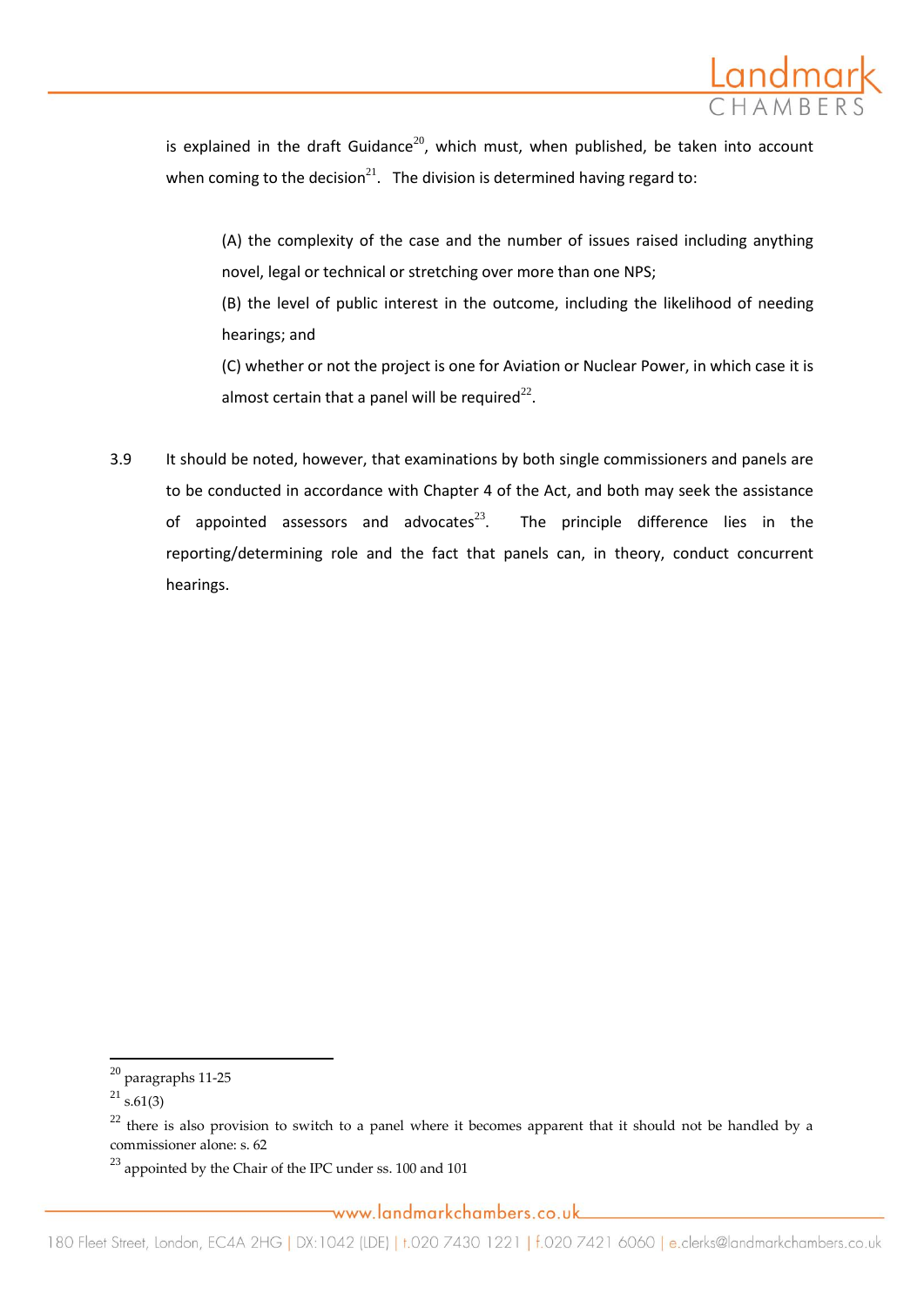

SLIDE 4:

- 4.1 The definition of the parties is important as rights or otherwise to engage in the process are dependent on what sort of party one is. Getting oneself correctly defined as a party is, therefore, significant.
- 4.2 For the applicant, it is easy. He is recognised as one of the 'interested parties' within s. 102(1).
- 4.3 There then follows the concept of a 'statutory party'. These are defined in the IP (Interested Parties) Regulations, to include a range of statutory bodies embracing government, local government and executive bodies, as appropriate<sup>24</sup>, together with 'affected persons'. Being a statutory party brings with it entitlements to consultation and notification, as already seen.
- 4.4 'Affected persons' are 'those whose name has been given to the IPC in a notice under section 59 (notice of persons interested in land to which compulsory acquisition request relates)<sup> $25$ </sup>. That in turn is limited to those persons whom the applicant 'after making diligent inquiry, knows ... [are] interested in the land to which the compulsory acquisition request relates or any part of that land $^{\prime 26}$ .
- 4.5 I cannot immediately find any provision to allow someone to become an 'affected party' if (after diligent inquiry) they have been left off the s. 59 list. This might become important as, as we shall see, entitlement to require and appear at a 'compulsory acquisition hearing' is limited to 'affected persons'<sup>27</sup>
- 4.6 Relevant local authority and, if the land is within Greater London, the GLA are interested parties $^{28}$ .

 $\overline{a}$ 

 $^{24}$  the Schedule to the IP(Interested Parties) Regs sets out the bodies and the circumstances applicable, including such charmers as The Equality and Human Rights Commission and the 'relevant local resilience forum'; both 'all cases'.

<sup>25</sup> IP(Interested Persons) Regs, Reg 2

 $^{26}$  s. 59(4)

<sup>27</sup> s.92

 $^{28}$  s.102(1); NB 'relevant' here applies to the authority for the area within which the land lies, and the adjacent local authorities: s. 102(6)-(8)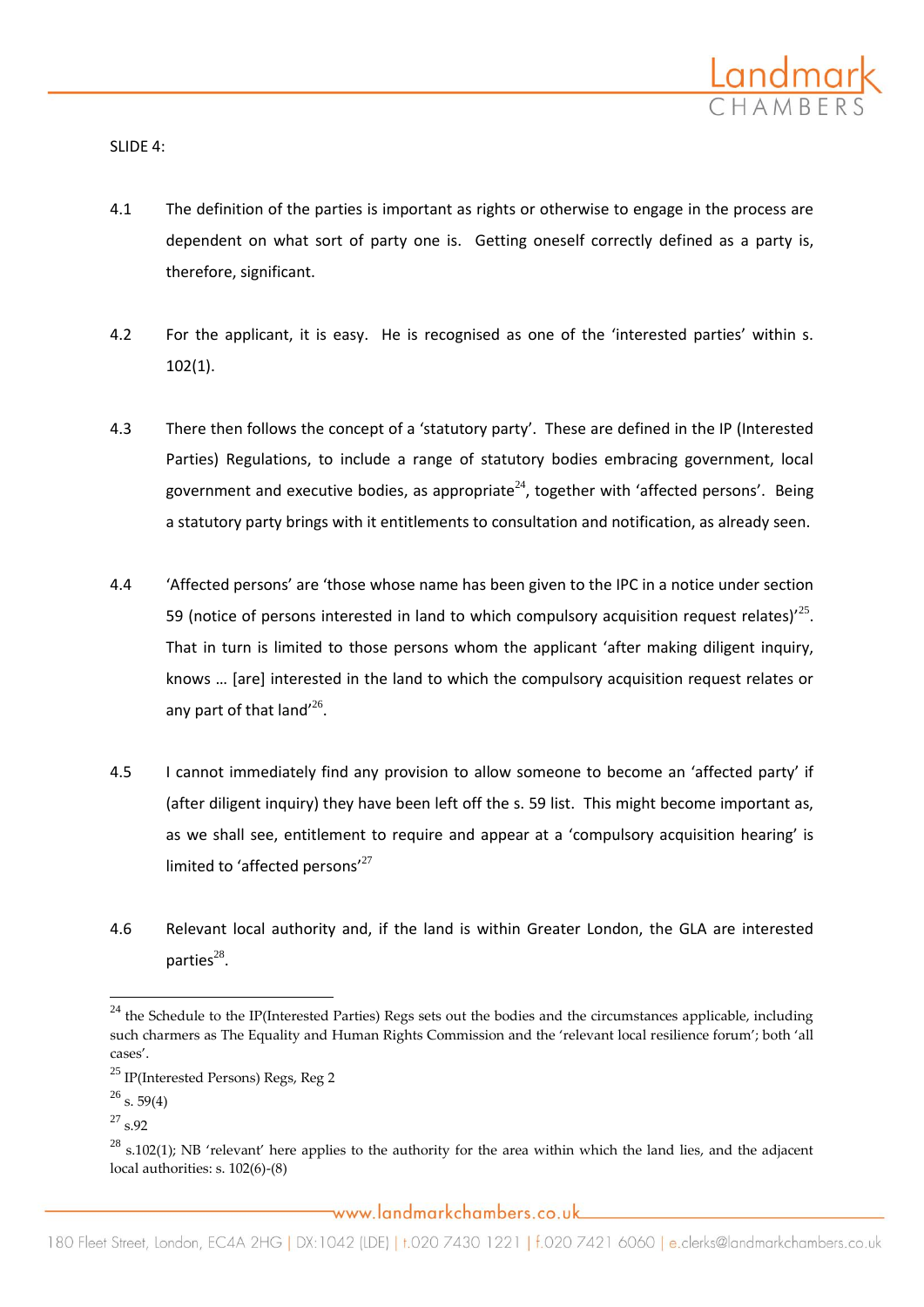

- 4.7 Then comes the important category of persons who have 'made a relevant representation'<sup>29</sup>. This is the method by which a party not being the applicant, government body, quango, or affected landowner becomes involved.
- 4.8  $\,$  A 'Relevant Representation' is one which<sup>30</sup>:
	- $\blacksquare$  Is about the application<sup>31</sup>;
	- Is made to the Commission in accordance with the IP (Interested Parties) Regulations ;
	- Is *received* by the Commission no later than the deadlines contained in the s. 56 notice or publicity;
	- Contains the material prescribed in the IP (Interested Parties) Regulations;
	- Does not contain material about compensation:
	- Does not contain material about the merits of an NPS;
	- Does not contain material that is 'vexatious or frivolous'.
- 4.9 The last three prohibitions would not, we assume, render an otherwise 'Relevant Representation' not so, but would render those parts of it containing those proscribed matters irrelevant.
- 4.10 The first and third of the prohibitions raise no problems; the central one sits oddly, however, with the IPC's decision-making power at s. 104(4)-(8). These provide exceptions for the general rule [s. 104(3)] that where a relevant NPS is in force, the decision of the IPC must be in accordance with that NPS. They embrace questions of international obligation, legal duties or other unlawfulness or 'the adverse impact of the proposed development would outweigh its benefits'. We are reminded<sup>32</sup> that these exceptions apply even where the NPS identifies a location as suitable or potentially suitable.

 $\overline{\phantom{a}}$ 

 $32$  S.104(9)

 $^{29}$  s.102(1)

 $30$  see s. 102(4)

 $31$  I need not quote Homer Simpson on the subject.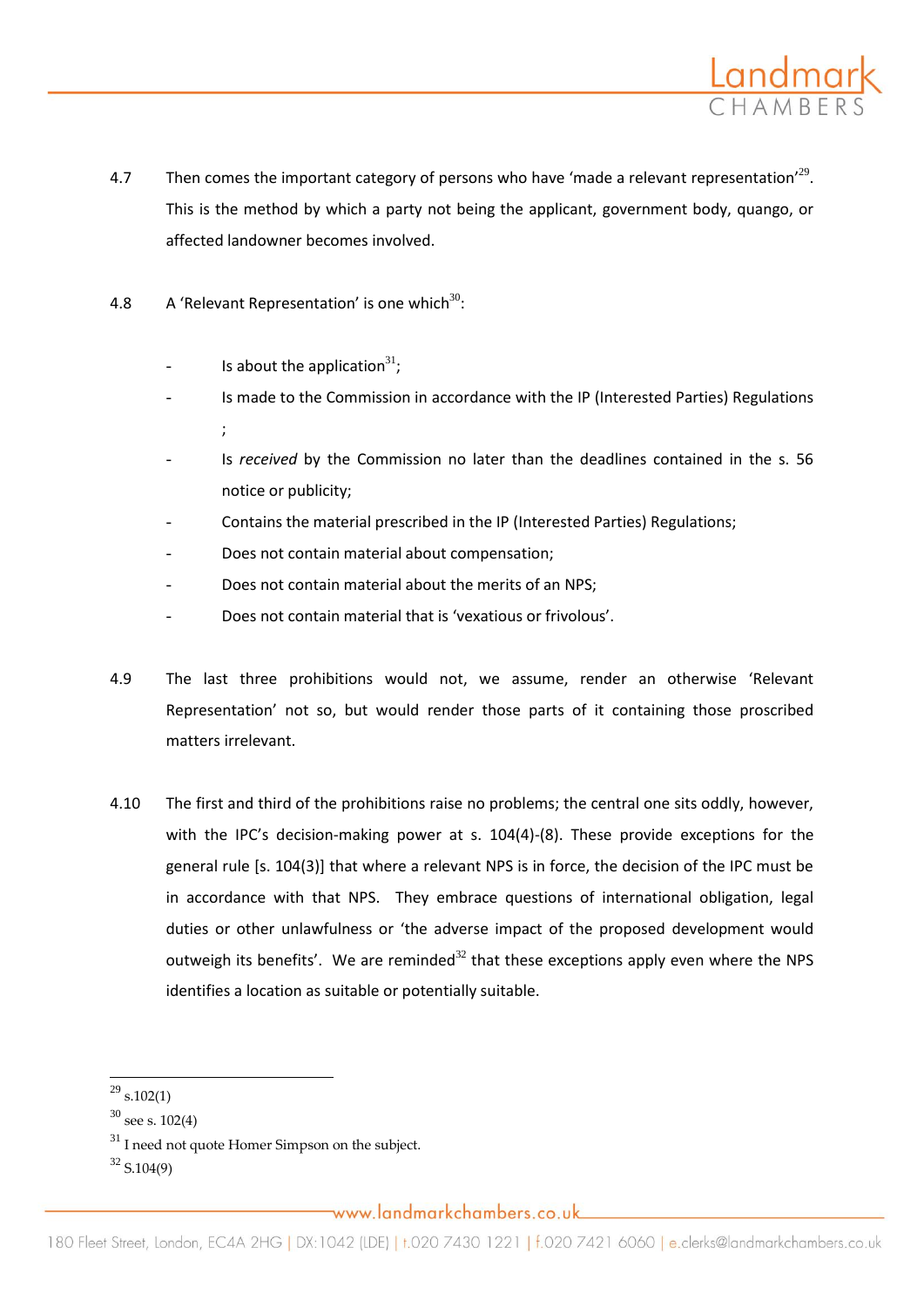

- 4.11 Given s. 104, it seems that challenging the merits of an NPS may frequently form part of an objector's case, particularly, but not limited to, the balancing exercise required under s. 104(7). It seems that, given the terms of s. 102(4)(e)(ii), an objector seeking to mount such a case would be well advised to point out and rely on s. 104 when making such observations in his 'Relevant Representations'.
- 4.12 As to the nitty gritty, Relevant Representations are to be on a registration form<sup>33</sup>, and must  $\text{contain}^{34}$ :
	- name, address and telephone number of party, agent and contact;
	- any interest in land affected;
	- 'an outline of the principle submissions which the person proposes to make in respect of the application'; and
	- a statement as to whether or not the person intends to make oral representations at a hearing
- 4.13 The 'Relevant Representation' therefore is not the representations of a party per se. It is more akin to a Statement of Case, telling the IPC what the party's case is. This is made plain in the Guidance<sup>35</sup>, but also in the scheme of the IP (Examination Procedure) Rules, which provide for the exposition and evidencing of the case at a later stage.
- 4.14 It is none-the-less a critical stage. Not only does it put the party on the footing of an 'interested party', with the privileges that brings, but it acts, like a Statement of Case, to define and hence limit the scope of the case to be presented.
- 4.15 The Guidance is not very forthcoming as to the content of the Relevant Representation. Although there is provision for the IPC to issue its own guidance, Douglas Evans suggested that it would resist the temptation to be too prescriptive, recognising that one size does not fit all.

 $33$  see IP (Applications and Procedure) Regulations 2009

 $34$  IP (Interested Parties) Regulations, REg 4

<sup>35</sup> ar paragraphs 29-32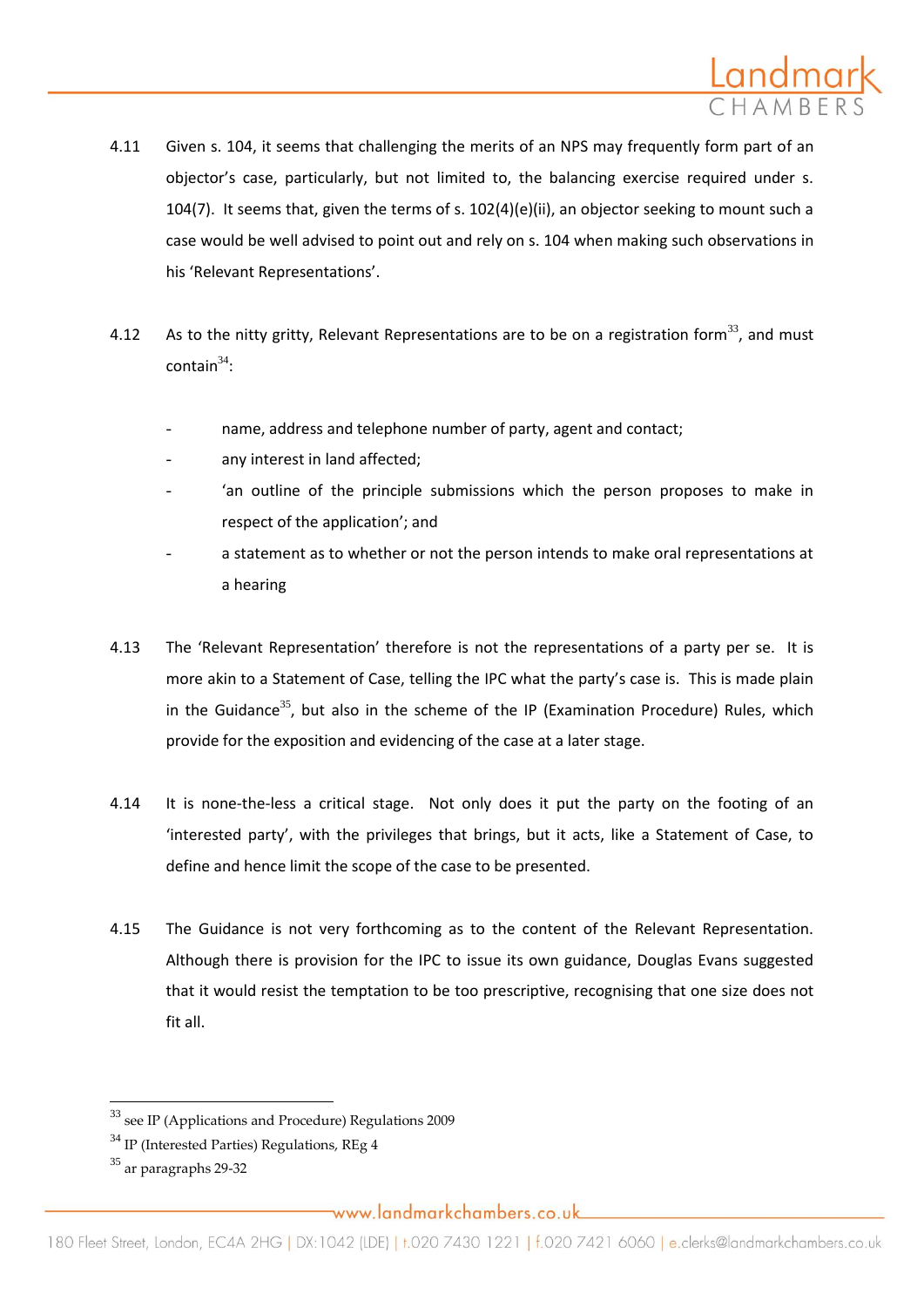

- 4.16 Section 56(4) provides for the fixing of a deadline for those who have been notified under s. 56(1) – not less than 28 days from receipt of the notice. Section 56(8) provides that the publicising of the application prescribed under s. 56(7) should also provide for a deadline for making Relevant Representations.
- 4.17 It is important, understandably, that these deadlines are met. Rule 3(2) of the IP (Examination Procedure) Rules allows late reps to be disregarded. Further, although there is discretion at Rule 15 to permit to appear persons not otherwise entitled to appear at a hearing, it places the control fairly with the examining authority, and the party has lost the 'interested party' status that allows it, for example, to require an open floor hearing under s. 94, and appear as of right.
- 4.18 There is provision for a round of comments on Relevant Representations. The Relevant Representations are, themselves, to be made available by the IPC 'as soon as practicable'<sup>36</sup> and comments on them, by interested parties, are to be with the IPV by the time of the 'Preliminary Meeting' held under Rule 7, or the date specified in the 'Timetable' issued under Rule 8, whichever is the latter. It has to be said that as the Timetable is issued after (and consequent upon) the Preliminary Meeting, the deadline will always be that in the Timetable $37$ .

 $36$  Rule 3(6); Rule 21 provides for the manner of 'making available' [rather dangerously, given the mandatory terms of Rule 3(6), Rule 21 provides that they are 'made available' where *all* interested parties have been notified, placing a considerable burden on the IPC as well as opening the door to procedural errors where one or more have not been 'notified' – as to which term see Rule 22]

 $37$  see Rule  $8(1)(d)$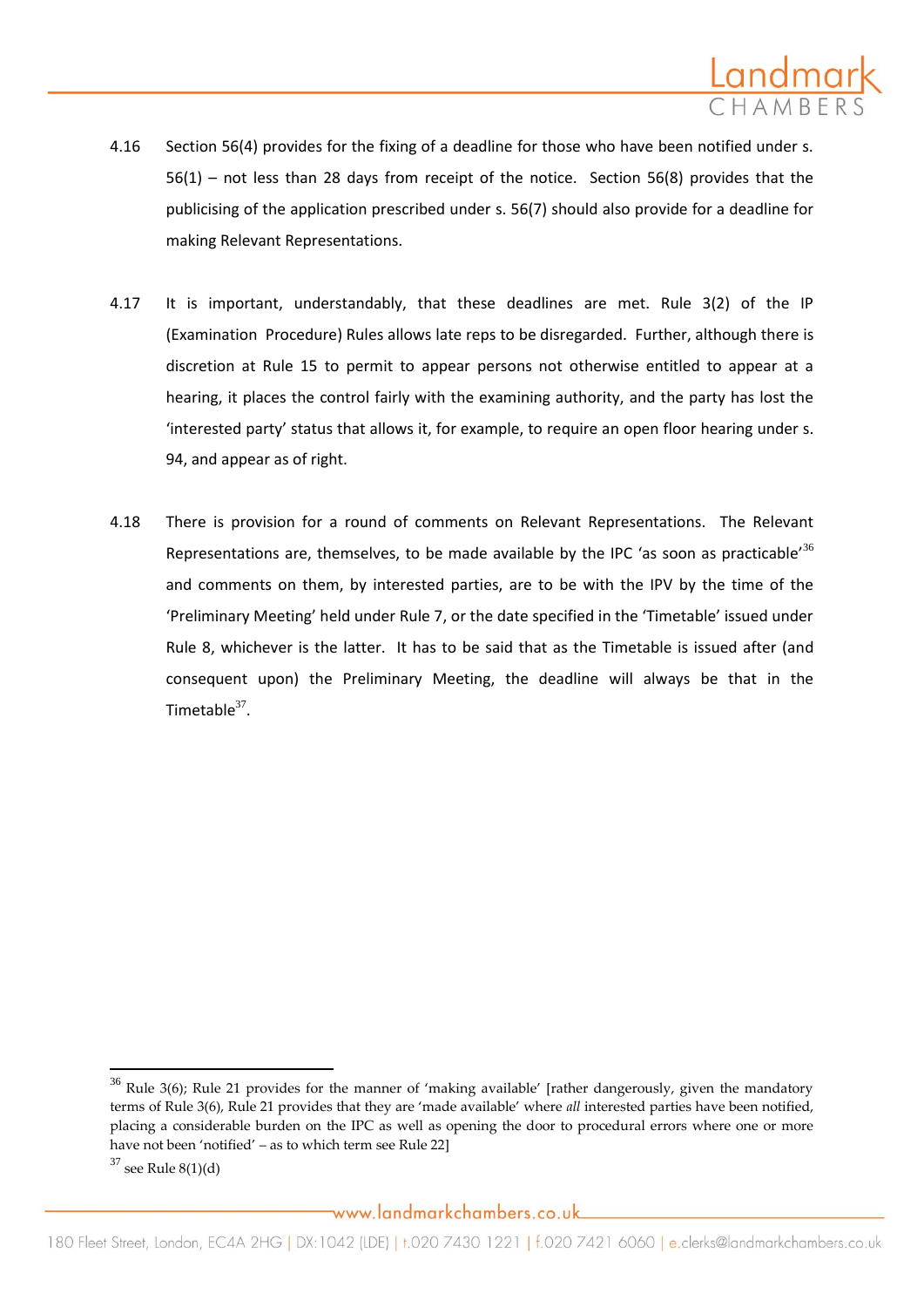

SLIDE 5:

- 5.1 It is for the examining authority to decide how to examine the application<sup>38</sup>, although this is subject, of course, to the other parts of the Act [eg s. 90 – see below], prescribed Rules and Regulations, and the duty under s. 87(2)(b) to 'have regard to any guidance issued by the Secretary of State'. It must, we assume also be subject to the principles of natural justice, and subject to the overseeing jurisdiction of the Courts [see s. 118].
- 5.2 As we have seen above, the IPC is permitted to disregard representations that are frivolous, question NPSs or concern compensation<sup>39</sup>. It is a *discretion* to ignore such matters  $$ importantly so in respect of NPSs.
- 5.3 The IPC must make an 'initial assessment' of the issues<sup>40</sup> within 21 days of the deadline for receipt of the Relevant Representations<sup>41</sup> (although the Guidance does say 'normally'<sup>42</sup> - as with all deadlines set in the Rules, it should be noted that the IPC can extend them under Rule 23!).
- 5.4 At this stage, the IPC will have the application and the Relevant Representations. From these, it will assess the necessary structure and programme, and start to arrange the necessary expert assistance $43$ .
- 5.5 By s. 88, a Preliminary Meeting must then be held, to which the applicant and interested parties are to be invited, with at least 21 days notice accompanied by an agenda for the meeting<sup>44</sup>. The Guidance indicates that this meeting should be within 6 weeks of the deadline for Relevant Representations $45$ .

- $^{\rm 41}$  Rule 5
- <sup>42</sup> Guidance, para. 46
- <sup>43</sup> Guidance, para. 31
- $44$  Rule 6(1) and (2)
- <sup>45</sup> Guidance, para. 47

 $\overline{a}$  $38$  s.  $87(1)$ 

 $39$  s.87(3)

 $^{40}$  s. 88(1)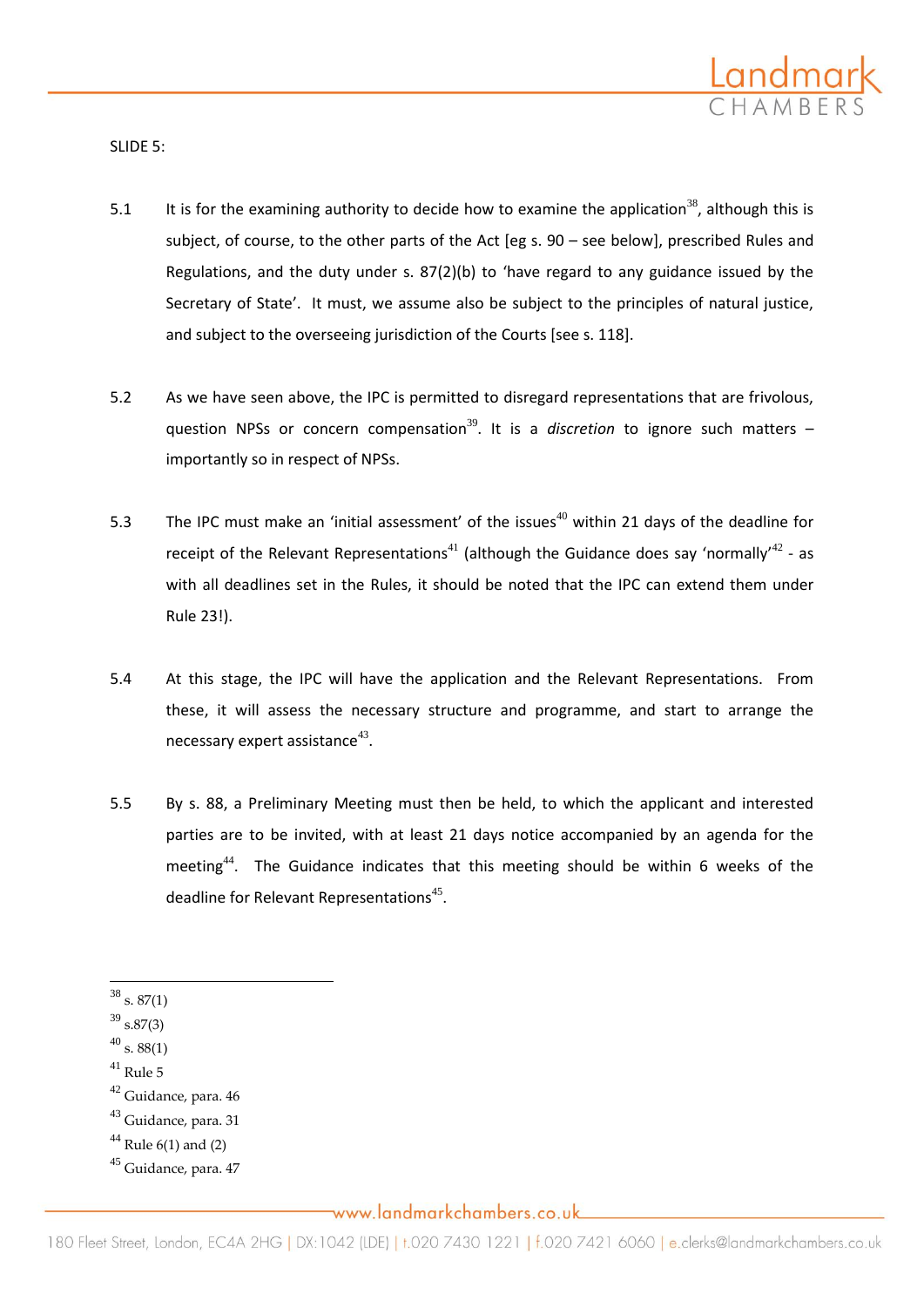

- 5.6 Under s. 88(4), the principal purpose of the Preliminary Meeting is to take soundings on the Rule 8 Timetable which must then be issued (along with a note of the meeting) 'as soon as practicable' thereafter.
- 5.7 This important document sets out the deadlines (able to be amended under Rule 8(3), for:
	- written representations;
	- questions on written reps from the IPC
	- comments by applicants on relevant and written reps of others
	- comments by applicants on responses to questions from others $46$
	- comments by interested parties on relevant and written reps
	- comments by interested parties on responses to questions from others<sup>47</sup>
	- statements of common ground
	- interested persons to notify their 'wish'  $\text{Isic}^{48}$ ] for an open-floor hearing
	- affected persons to notify their 'wish' [sic<sup>49</sup>] for a compulsory acquisition hearing
	- summaries of written representations
	- the Local Impact Report(s) and comments thereupon
	- anything else the IPC considers necessary

It also to sets out the date of any 'issue-specific hearing' under s. 91.

- 5.8 Although these dates can be varied, it is important to note that the right under ss.92 and 93 to have a hearing can only be exercised if notification is given within the deadline period (see also Rule 13(2)). Further, by Rule 10(8), a written representation, response to a question, or further information may all be disregarded if received after the deadline appointed.
- 5.9 The Rule 8 Timetable is not, therefore, a timetable for the examination itself. It is not a 'programme' as such. Although the IP(Interested Parties) Regs at Reg 4(3)(c) do require that the Relevant Representations contain a statement as to whether the party intends to make

 $\overline{\phantom{a}}$ 

<sup>&</sup>lt;sup>46</sup> Rule 8(1)(c)(ii) is rather ambiguous drafting – it may be intended to mean the deadline for the applicant to respond to the questions from others rather than, as written, to comment on the responses to the questions from others

 $47$  same point applies to Rule  $8(1)(d)(ii)$ 

 $48$  it is of course their right under s.93(2)

 $^{49}$  it is similarly their right under s.92(3)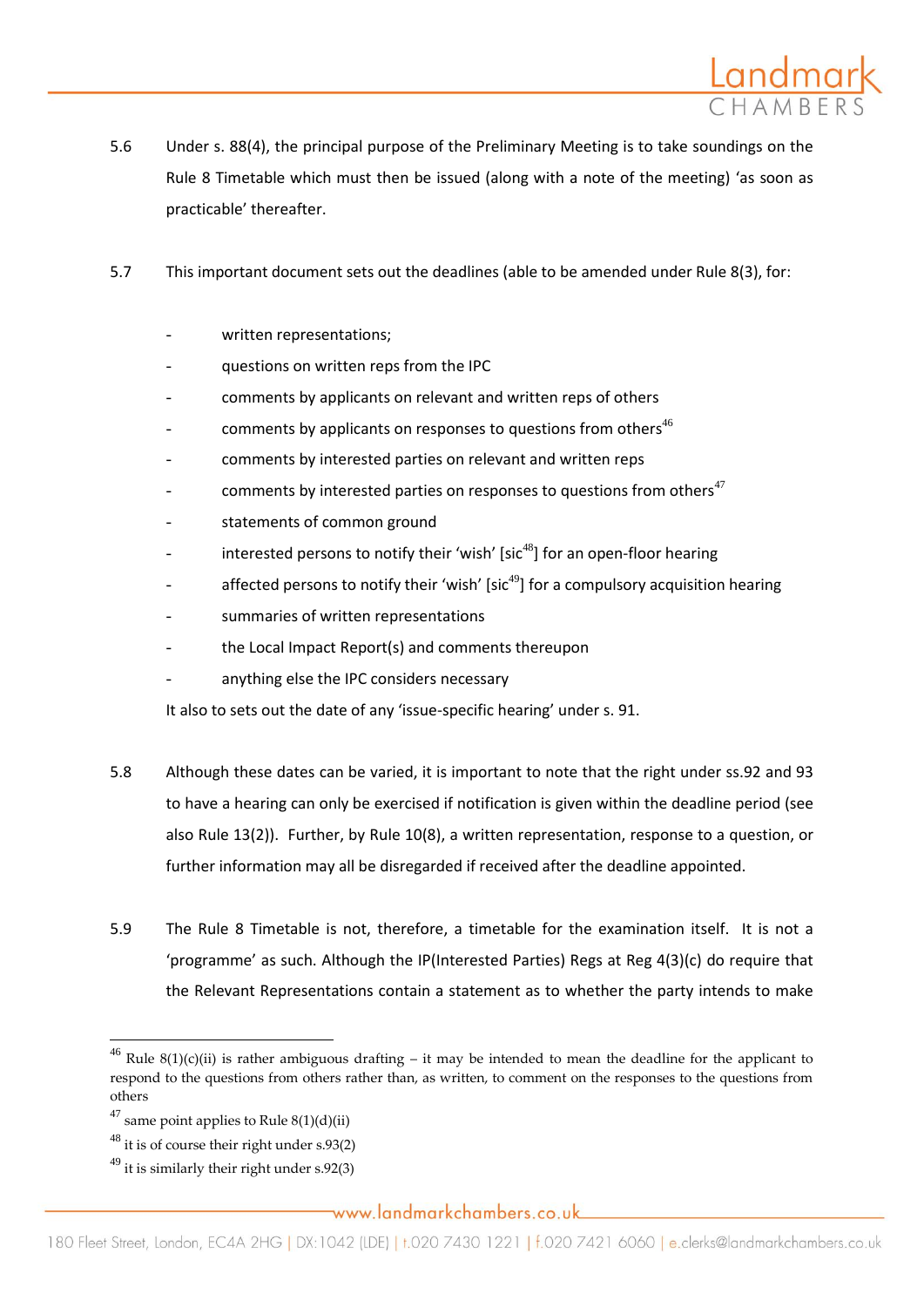

oral representations at a hearing, at the stage the Rule 8 Timetable is drawn up, necessarily, no formal notifications have been received for such hearings.

- 5.10 PEBA has suggested that, once the notices requiring hearings are all in, there should then be a programming meeting (or meetings) held to establish the programme for them. There is the ability for this, perhaps in s. 88(5), s. 89(3), Rule 8(1)(k) and (3), but separate provision is considered helpful This should no doubt be done after the notification of such hearings under Rule 13.
- 5.11 It is also worth noting here that, as currently drafted, Rule  $14(6)$  the ability to refuse to permit cross-examination if the timetable in Rule 8 could not be met – is a bit of a nonsense as the deadlines in the Rule 8 are all for events long antecedent to the hearings themselves. PEBA has suggested that Rule 14(6) be applied to the programme established at or following its suggested programming meeting.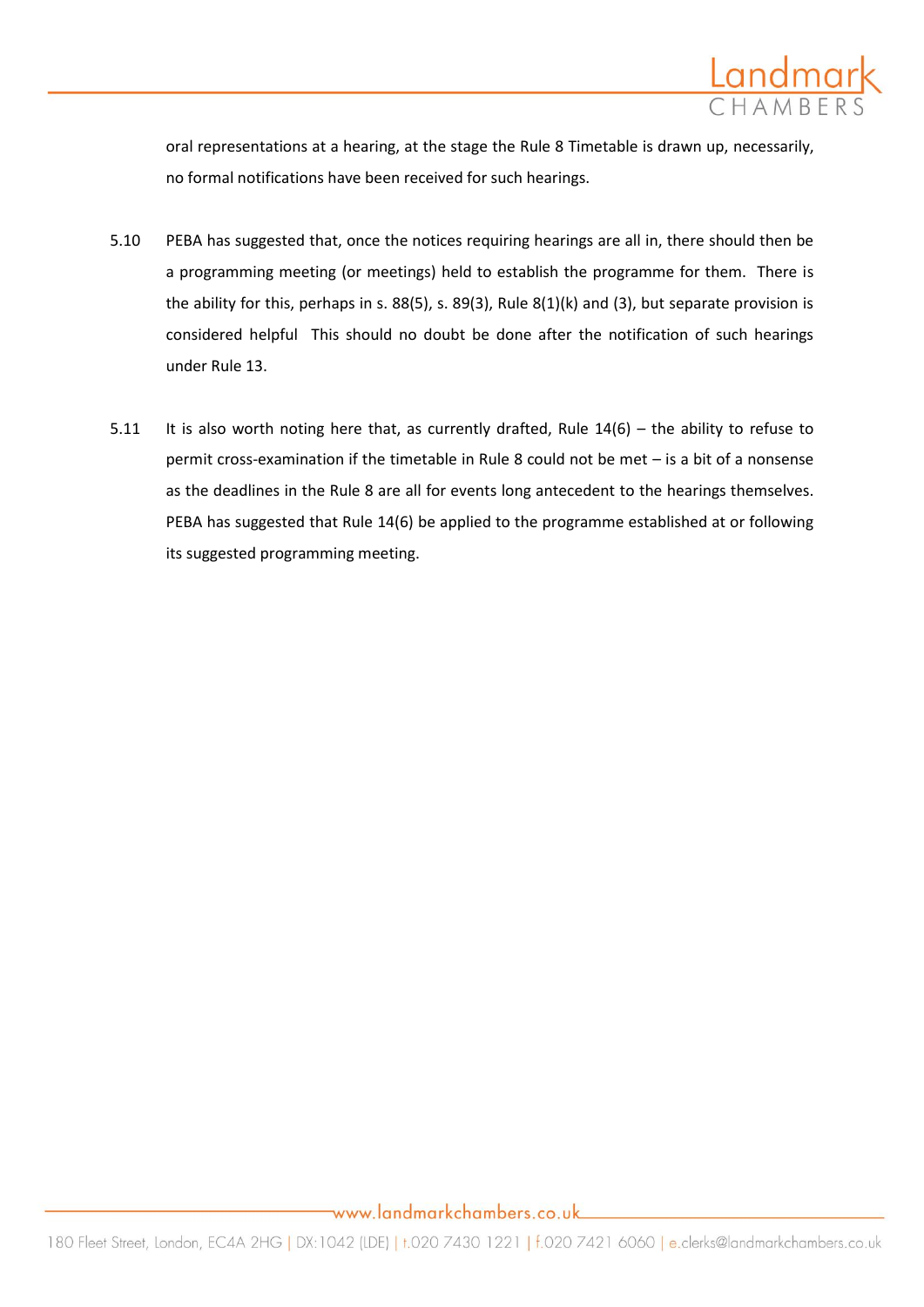

SLIDE 6:

### 6.1 Section 90(1) boldly states:

*'The Examining authority's examination of the application is to take the form of consideration of written representations about the application.'* 

The force of that headline statement is lessened to a mild degree, however, by s. 90(2)(a), which provides:

*'Subsection (1) has effect subject to (a) any requirement under section 91, 92 or 93 to cause a hearing to be held'*

Section 91 is where the IPC considers an 'issue specific hearing' necessary;

Section 92 provides for the right of an 'affected party' to require a 'compulsory acquisition hearing';

Section 93 provides for the right of an 'interested party' [NB this includes the applicant] to require an 'open-floor hearing'.

6.2 These significant exceptions are accompanied by the slightly odd sounding s. 90(2)(b), which provides:

*'Subsection (1) has effect subject to (b) any decision by the Examining authority that any part of the examination is to take the form of neither* 

- *(i) consideration of written representations, nor*
- *(ii) consideration of oral representations made at a hearing.'*
- 6.3 The Guidance is silent as to this Delphic provision. A séance, perhaps ? Or trial by combat? Heads or tails ? Drawing lots ? First not to blink? Fastest to down a yard of Ale? Less excitingly, it is more likely to allow for the introduction of some form of mediation.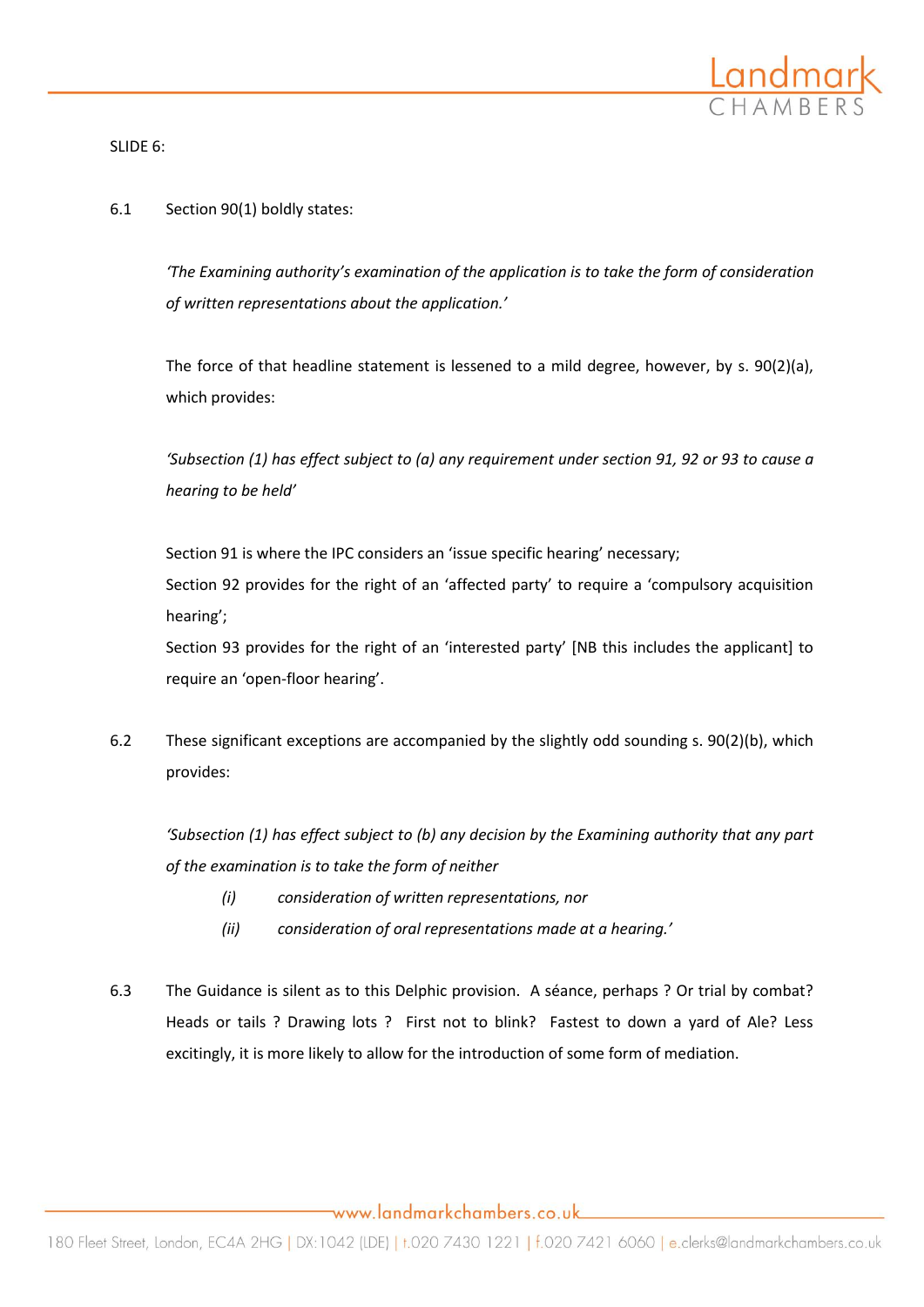

6.4 What is clear, however, is that quite contrary to the spin-able headline of s. 90(1), that the IPC will conducts its examination on paper, a great deal of its work will actually (and wisely) be conducted at hearings, as the *right* to require them is given to every party.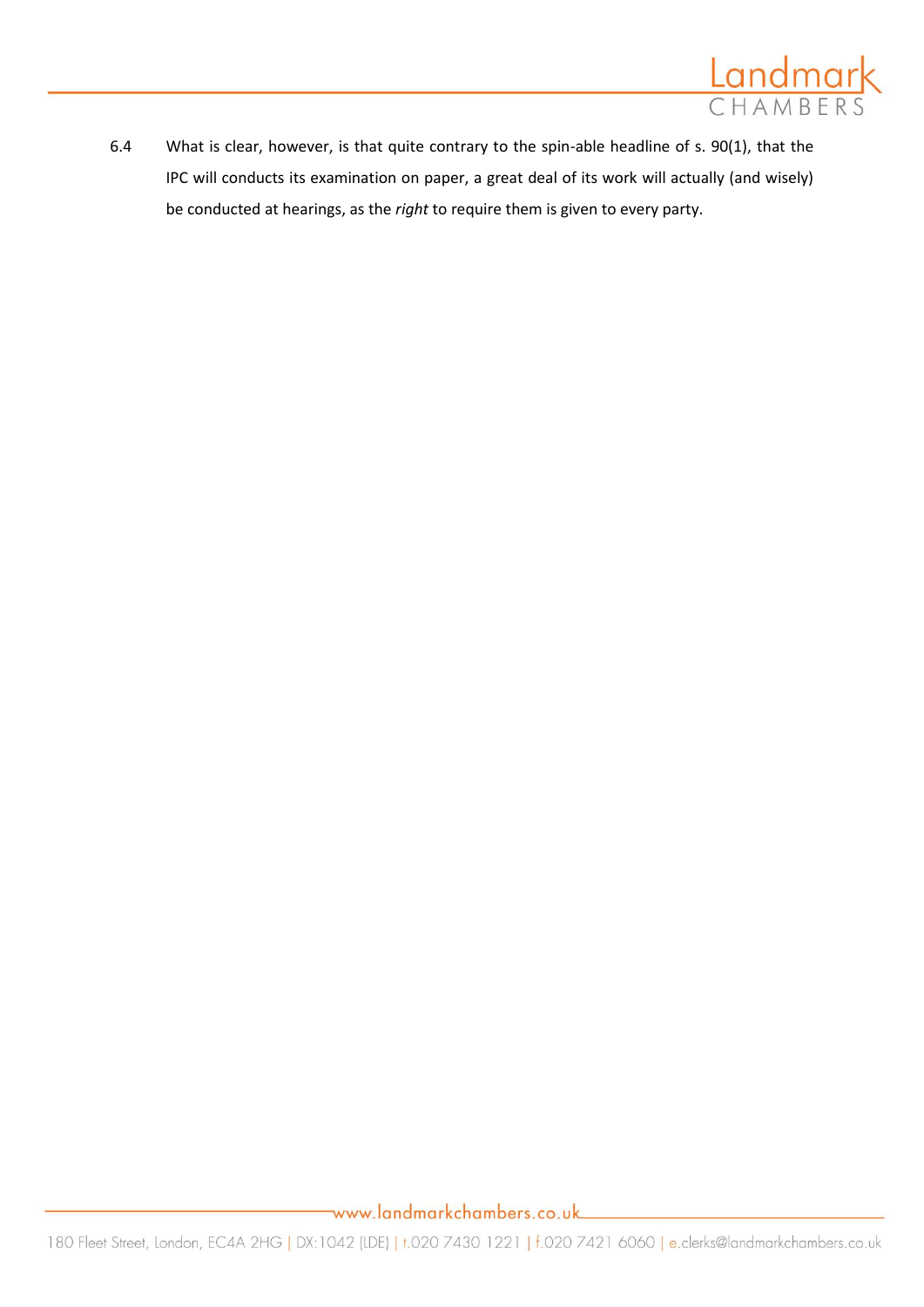

SLIDE 7:

- 7.1 The starting point, as always, will be the written material.
- 7.2 What is a 'representation' is defined in s. 102(2) to include evidence and the giving of evidence.
- 7.3 A representation is not, therefore, or is not limited to a submission. The important distinction between a submission and evidence is something which will need to be borne well in mind by the IPC and the parties. The interesting ramifications of the recent *Ely v. SSCLG* [2009] EWHC 660 need to be borne in mind when considering the limited duties in respect of written representations.
- 7.4 A representation may well, however, be a submission, and although no guidance is given, it is likely that for most parties the pattern that will develop will be:
	- the 'case' for a party, being the first or 'cover' document and amounting to a submission, encapsulating and analysing the issues, settled<sup>50</sup> by a lawyer, and followed by
	- a series of evidential 'reports', written by experts in the relevant topic<sup>51</sup> and accompanied by appropriate technical appendices [which the cynic might think jolly like proofs of evidence – as to which see below].

Without a clear distinction between submission and evidence, the IPC (and other parties) do not know how, or on what to rely.

- 7.5 If nothing else, it is plain from Rules 10(4) and 14(3) that 'Written Representations' are intended to be part submission and part evidence.
- 7.6 By Rule 10(4), they must contain a statement as to which of the application or 'specified matters' the party agrees with, which they do not agree with and the reasons. This is quite

 $\overline{a}$ 

 $^{50}$  naturally

 $51$  settled, naturally, by a lawyer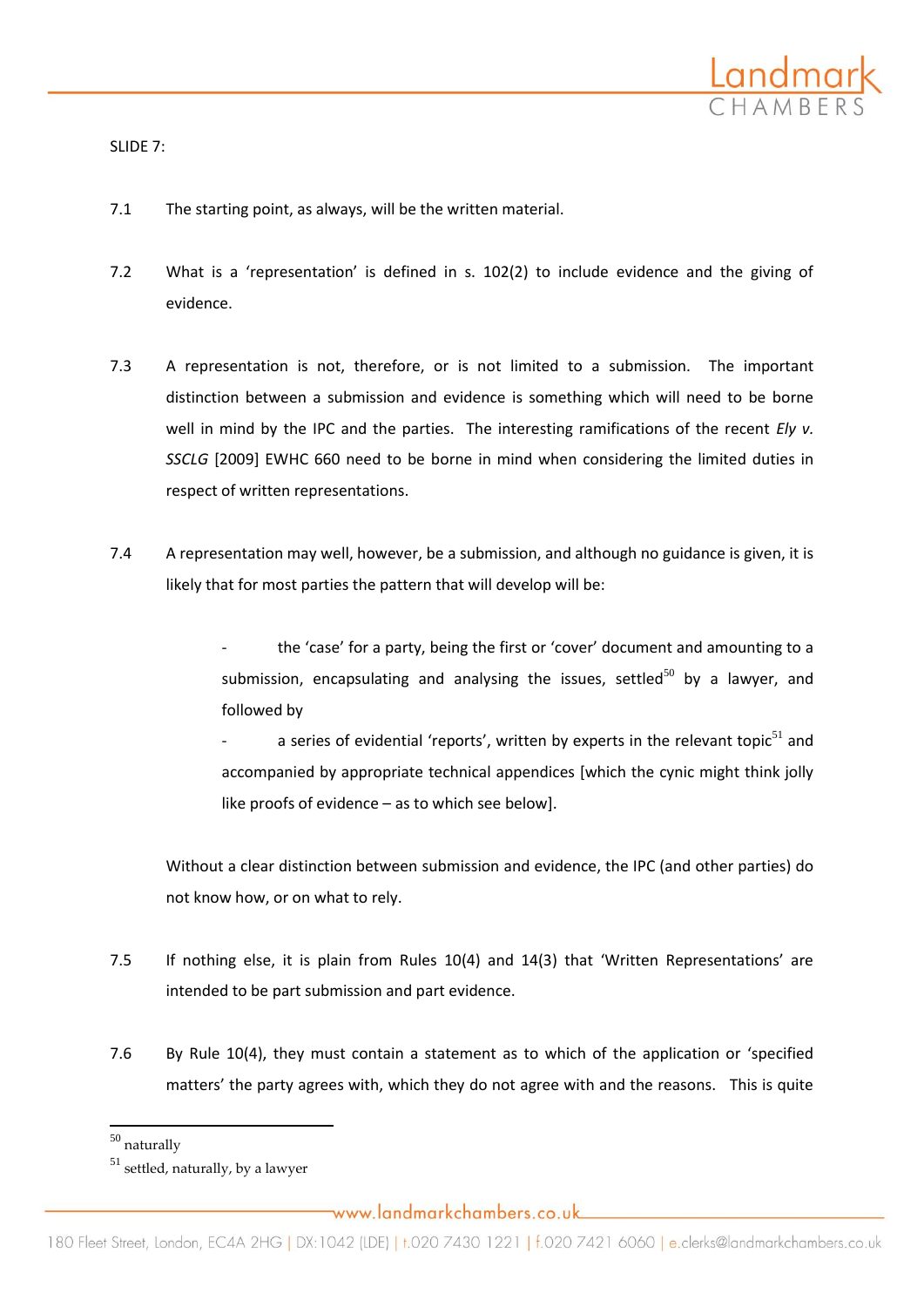

an exercise<sup>52</sup>, but it is not an evidential one – it is no doubt to assist the process of identifying the matters in dispute.

- 7.7 By Rule 14(3), at a hearing, any oral representations 'should be based on' either the Relevant Representations or the Written Representations. Oral representations are subject to the same definition (ie embracing both submissions and evidence  $-$  see Rule 2(1)) and so, when submissions are being made orally, these must be based on the written submissions made; where evidence is being given orally, this must be based on the written evidence submitted. The Guidance is explicit that written representations should include 'the data, methodology, and assumptions used to support the submissions' $^{53}$ .
- 7.8 Just to underscore the similarity with proofs of evidence, these evidential written submissions, when relied on in hearings, must be accompanied by a summary if greater than  $1,500$  words<sup>54</sup>.
- 7.9 This all amounts to a very British revolution. The basic need to provide evidence to the points being made in the submissions, and the basic need to be able to test that evidence – including, therefore, the need clearly to identify it, brings about the requirement that proofs of evidence be produced (with summaries) and be spoken to. It is simply that, for the IPC we are to call them 'written representations', not 'proofs'.
- 7.10 Interestingly, Rule 14(4) provides that a person making oral representations may depart from their written representations in order to cover matters 'which they consider relevant to the examination'. While no doubt this is valuable flexibility so as not to exclude relevant considerations, it is surely, not a practice to be encouraged. I note it is 'subject to the Examining authority's powers of control over the conduct of the hearing'. No doubt, costs sanctions would apply.

 $52$  'the application' is, presumably, all and any part of it; 'specified matters' are those provided pursuant to s.  $113(3)(a)$  where the Secretary of State has intervened in the application [ie a 'call in'] and specifies matters for the examination to consider

<sup>53</sup> Guidance, para. 81

<sup>54</sup> Rule 14(3)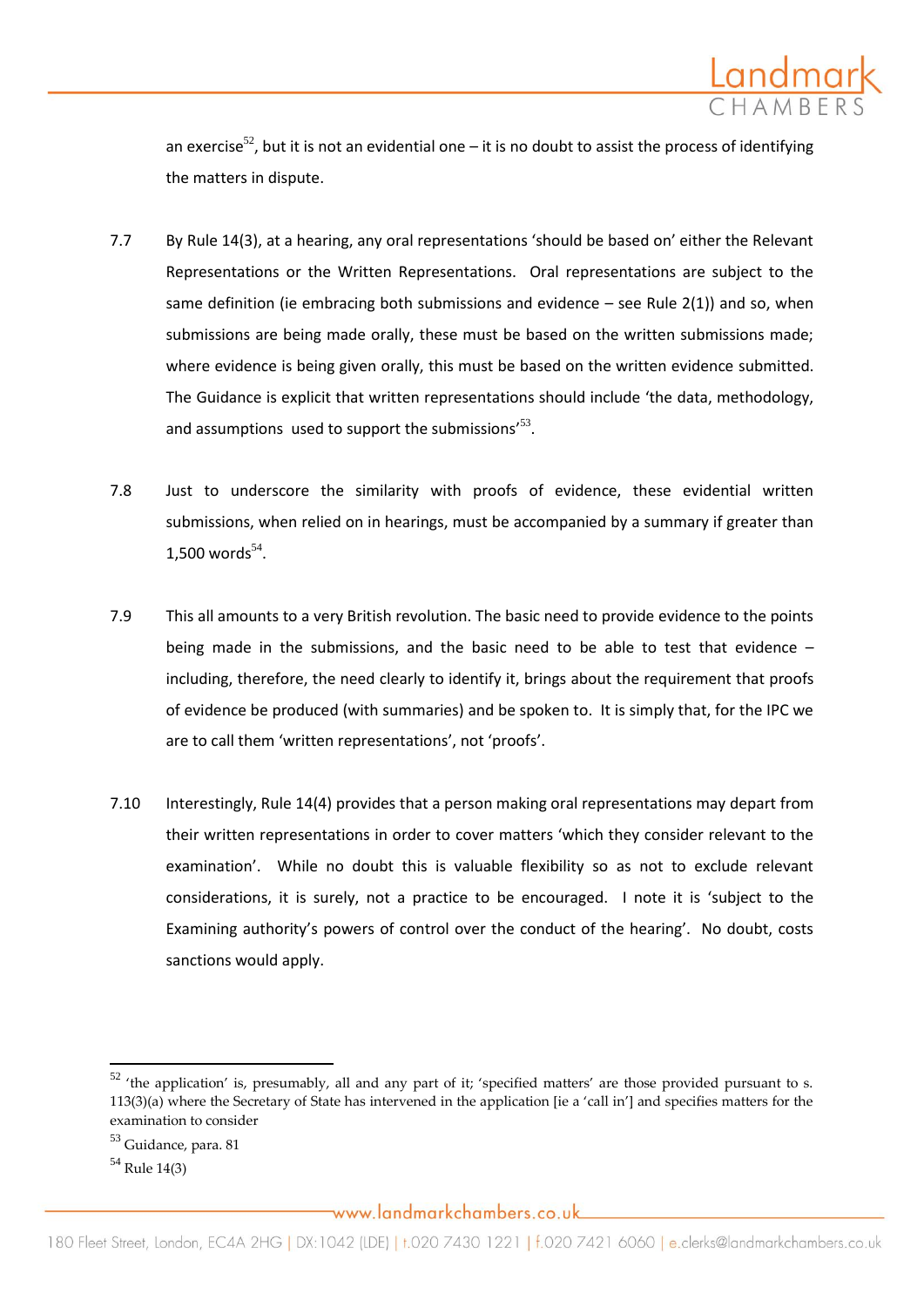

- 7.11 The greatest care, should therefore, be taken in the framing of the initial written representations. In short<sup>55</sup>, it should amount to the preparation, as if at inquiry, of all the written proofs and appendices, bound, tabbed and arranged in the customary way, and topped off with a submission document, relying on (and referencing) the evidential material accompanying it.
- 7.12 The evidential documents should be in a form that would be suitable to be spoken to by live witnesses at any subsequent hearing. I would also strongly suggest an 'executive summary' at the front of each 'report' to ease the IPC into it. A 'digest' may also be considered helpful provided it was fully referenced to the full text and appendices.
- 7.13 As indicated already, there is a requirement under Rule 10(4) that the written representations set out which parts of the application the party agrees with, disagrees with and reasons therefore. This is a formidable task. It might, in appropriate circumstances be best done in the form of a schedule, again referencing the parts of the application and the relevant parts of the evidence being produced by the party. This 'Rule 10(4) Report' will often be a sizeable and tedious document, but it is a statutory requirement and failure to compile it properly could lead to arguments further down the line about what points may properly be taken - and what points may not - at the hearings or otherwise<sup>56</sup>.
- 7.14 Also new is the provision for the round of written questions and answers on the written representations. Properly deployed, these could be an important weapon in the arsenal of any party. Poorly deployed, this statutory requirement to respond to 'further and better particulars/interrogatories' could fatally damage a party's case.
- 7.15 Depending on the timetable imposed under Rule 8, the weeks following receipt of the party's representations could be feverish indeed. This is particularly so for the applicant, who will have to analyse the representations from all other parties, frame its own interrogatories, respond to the IPC and provide further information, and also respond to the interrogatories directed to it (as well as comment on any responses received).

 $\overline{a}$ 

<sup>55</sup> and don't tell Ministers

<sup>56</sup> though NB Rule 14(4) as mentioned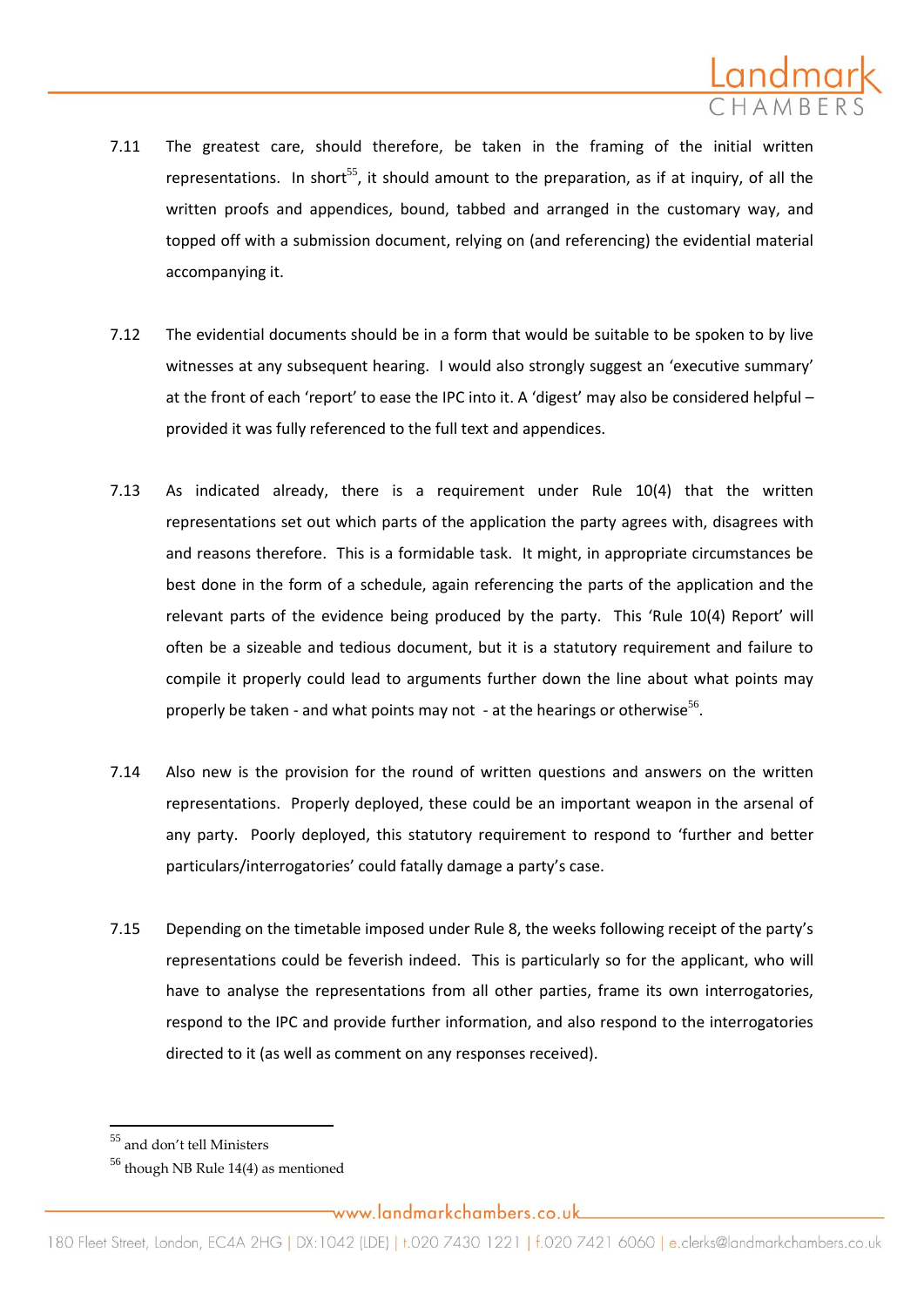

- 7.16 It would be best to assume, for the purposes of a large and controversial application that the entire team will be entirely occupied for the entirety of this part of the process. The team may not be at 'inquiry', but it should be considered, effectively, to be fully engaged nonethe-less.
- 7.17 Again, the importance of this round of written questioning an answering cannot be over emphasised. If s. 90(1) is to mean anything at all, it is in these exchanges (including with the IPC itself) that the focus of the examining process is to be found. Similarly, given the quite explicit desire of Government to limit the opportunities for effective cross-examination $57$ , a very significant part of any opportunity for unpicking the case of other parties will be found in these written stages rather than (solely) relying, as traditional, on the advocate's questions.
- 7.18 As I say, properly handled, the round of written questions and answers can be made to suit a party's case very well. Whatever was the intention of the framer of the procedural scheme, however, no one should be under any illusion that the written rounds can be conducted without the expenditure of very considerable funds and time.
- 7.19 Pan-technicon drivers should be very pleased with the Government for introducing this emphasis on the written word; tree-lovers, on the other hand, should be very concerned. Consultancy firms, Solicitors and the Bar should all sleep reassured. As always, it is the parties who will have to pay - and spare a thought for the poor IPC commissioner who has to read it all!

 $\overline{a}$ 

 $57$  wherefrom stems this seemly inveterate hatred of the Bar among our politcal masters? Is it simply that there are so many failed barristers in politics? Or is it independence that politicians don't like?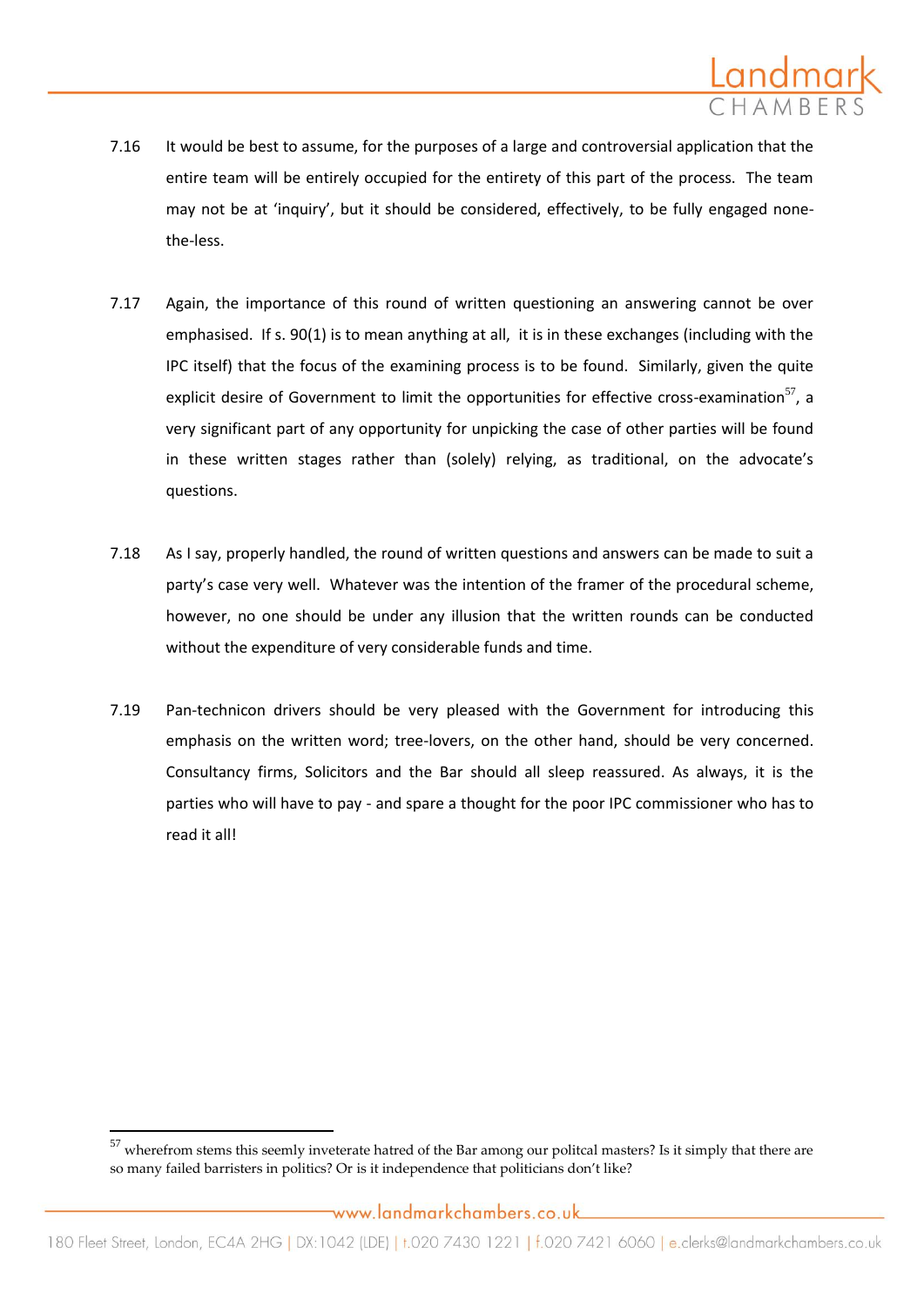

### SLIDE 8:

## 8.1 Hearings are provided for in one of three circumstances:

- (1) Under s. 91, where, of its own motion, the IPC considers that it is necessary to have oral representations about a particular issue ('issuespecific hearing') in order adequately to examine the issue or enable an interested party to have a fair chance to put its case;
- (2) Under s. 92, where an affected party (ie one subject to compulsory acquisition) requires one (a compulsory acquisition hearing); and
- (3) Under s. 93, where an interested party requires one (an opn-floor hearing).
- 8.2 In the cases of ss. 92 and 93, as noted above, the request must be made in accordance with the Rule 8 Timetable, or may be disregarded.
- 8.3 Under Rule13, notice of hearings must be given at least 21 days in advance of them, with local notices, website and newspaper advertisement.
- 8.4 For issue-specific and open-floor hearings, once triggered, *all* interested parties are entitled to make oral representations<sup>58</sup>. Although this is caveated with 'subject to the Examining authority's powers of control over the conduct of the hearing', it is an open door to the hearing for everyone who has signed up as an interested party. In addition, there remains, of course, the discretion to permit oral representations persons not entitled (ie not interested persons) to make them<sup>59</sup>.
- 8.5 In the case of a compulsory acquisition hearing, it is only the applicant and the affected person who is entitled to appear<sup>60</sup>, although they may be joined with other compulsory acquisition hearings (in which case there will be a number of affected parties attending) $^{61}$ ,

 $^{58}$  S. 91(3) and 93(3)

<sup>59</sup> Rule 15(3)

 $60$  S.92(4)

 $61$  Rule 15(2)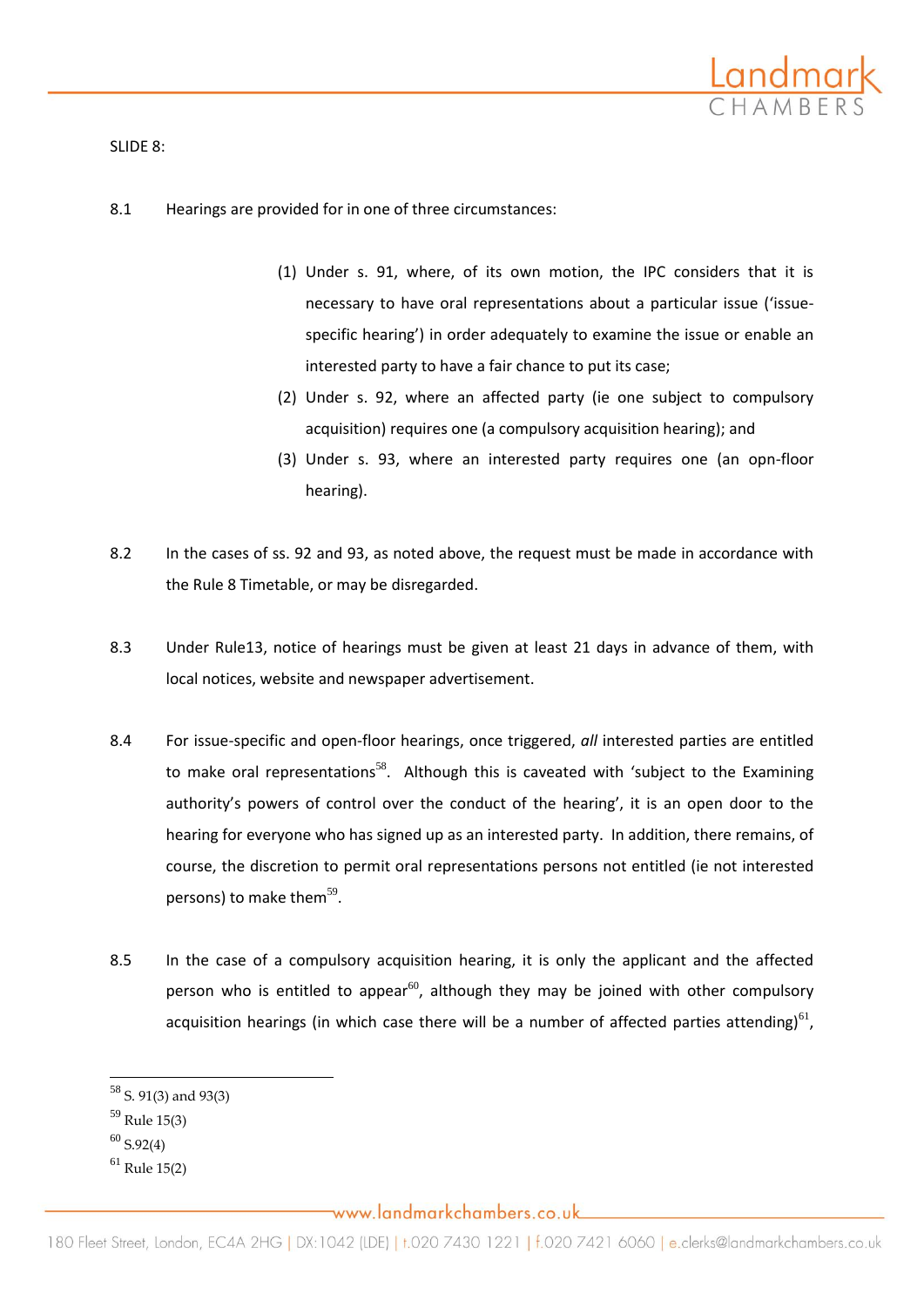

coupled with the above mentioned discretion to allow those not entitled to make oral representations to do so.

- 8.6 There is a curious, and I believe erroneous comment in the Guidance in respect of *who* exactly might turn up at these hearings. The 'interested person' is the party. They have the entitlement. At para. 106, the Guidance suggests that they must appear 'in person', but with the discretion of the IPC to permit them to be represented by another and states that parties 'do not have an automatic right to call witnesses to corroborate their evidence'<sup>62</sup>.
- 8.7 Although we have yet to have an answer on the matter, this appears both to be nonsense as a matter of approach and contrary to the Rules as currently drafted.
- 8.8 Plainly, it will be rare indeed if the interests of the interested person and the IPC are best served by hearing from the interested person him or herself. A body corporate could not, in any event, appear 'in person', and one doubts very much if dragging the CEO, Company Chairman or equivalent of BAA, Peel Holdings or Natural England would assist the process meaningfully. Further, where *evidence* is being heard – which, one imagines, is the real imperative for these hearings – the IPC needs to hear from the author of the written material before it. Recitation by A N Other is of no material value, even if A N Other is the person entitled to appear.
- 8.9 Moreover, the Rules, as I read them, are explicit in permitting both persons entitled to appear and those permitted to appear to appear through the medium of anyone they choose. This can be found in Rule 14(9), and/or a combination of Rule 15(3) and 14(9).
- 8.10 The only ambiguity is, perhaps, from the somewhat convoluted and inelegant wording of Rule 14(9), which appears to have arisen from the Politically Correct Rubric of Parliamentary Drafting, which forbids the use of personal pronouns for fear of indicating gender $^{63}$ .

 $\overline{a}$ 

 $^{62}$ see similar point made at Guidance paragraph 41

 $63$  I have no authority for the above statement, save looking at the silliness it produces; it can only be that the dread hand of ill-informed political meddling has reached down into the dusty realms of Parliamentary Counsel, overturning many decades of sound drafting principles, not to mention the Interpretation Act. We have nongender specific 'person' (or - worse -'A' and 'B') rather than a simple 'he'; we have 'think' rather than 'consider'; and 'must' rather than 'shall' (where they remember – which is not always). The effect in the case of Rule 14(9) is actually one of confusion. It states that a person entitled or permitted to make oral representations at a hearing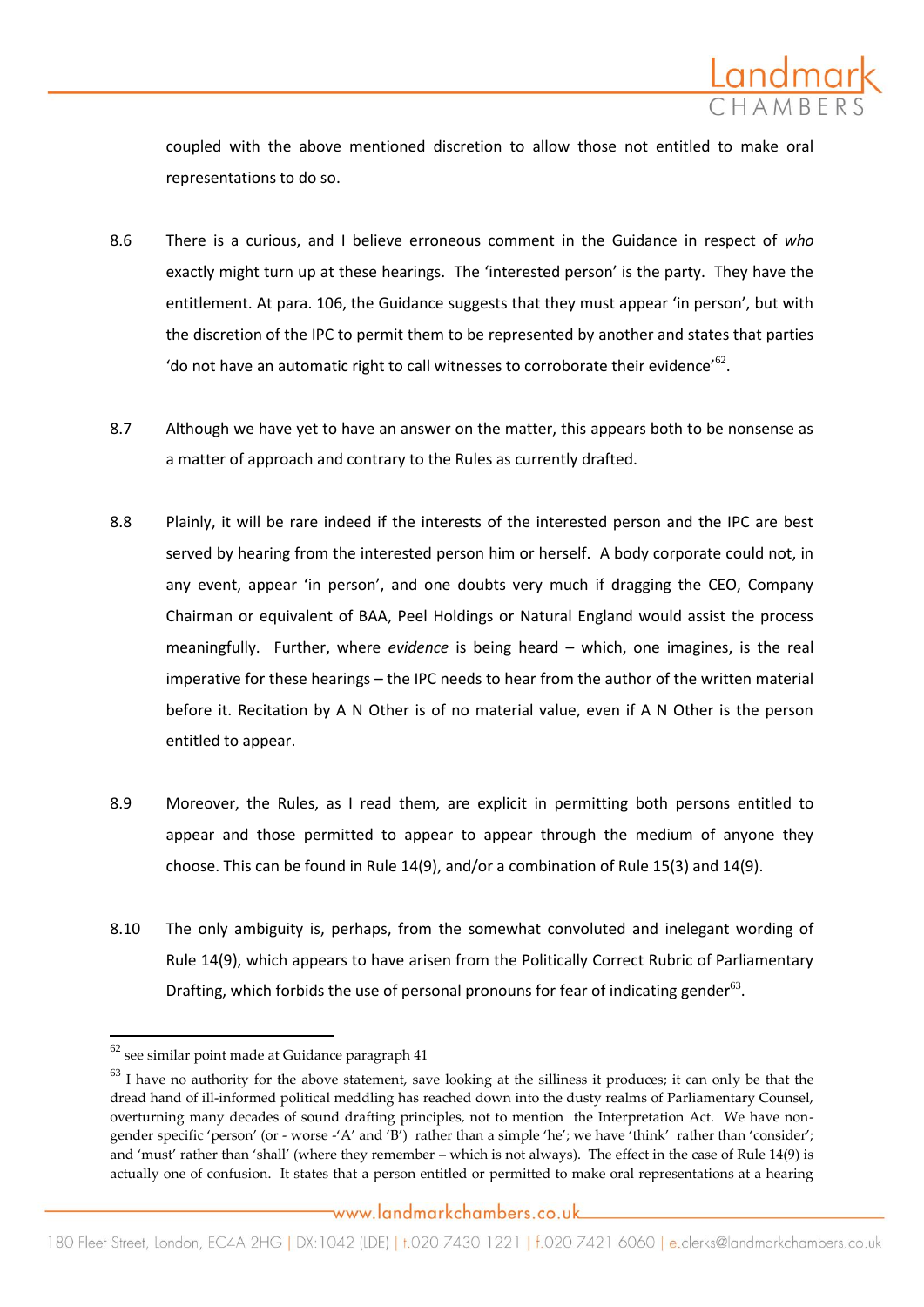

8.11 The net effect is that a party entitled or permitted to appear at one of these hearings can do so through an advocate, and present its evidence through the relevant expert.

*may do so on that person's own behalf* or be represented by any other person.' The 'or' does not work, as the contrary to 'on that persons own behalf' would be 'or on some other person's behalf' – which plainly can't be intended. What the draftsman wanted to say was 'on his own behalf or be represented by any other person' but, presumably was not allowed by the Word Police. [Nurse! Nurse! Where are my pills?]

 $\overline{a}$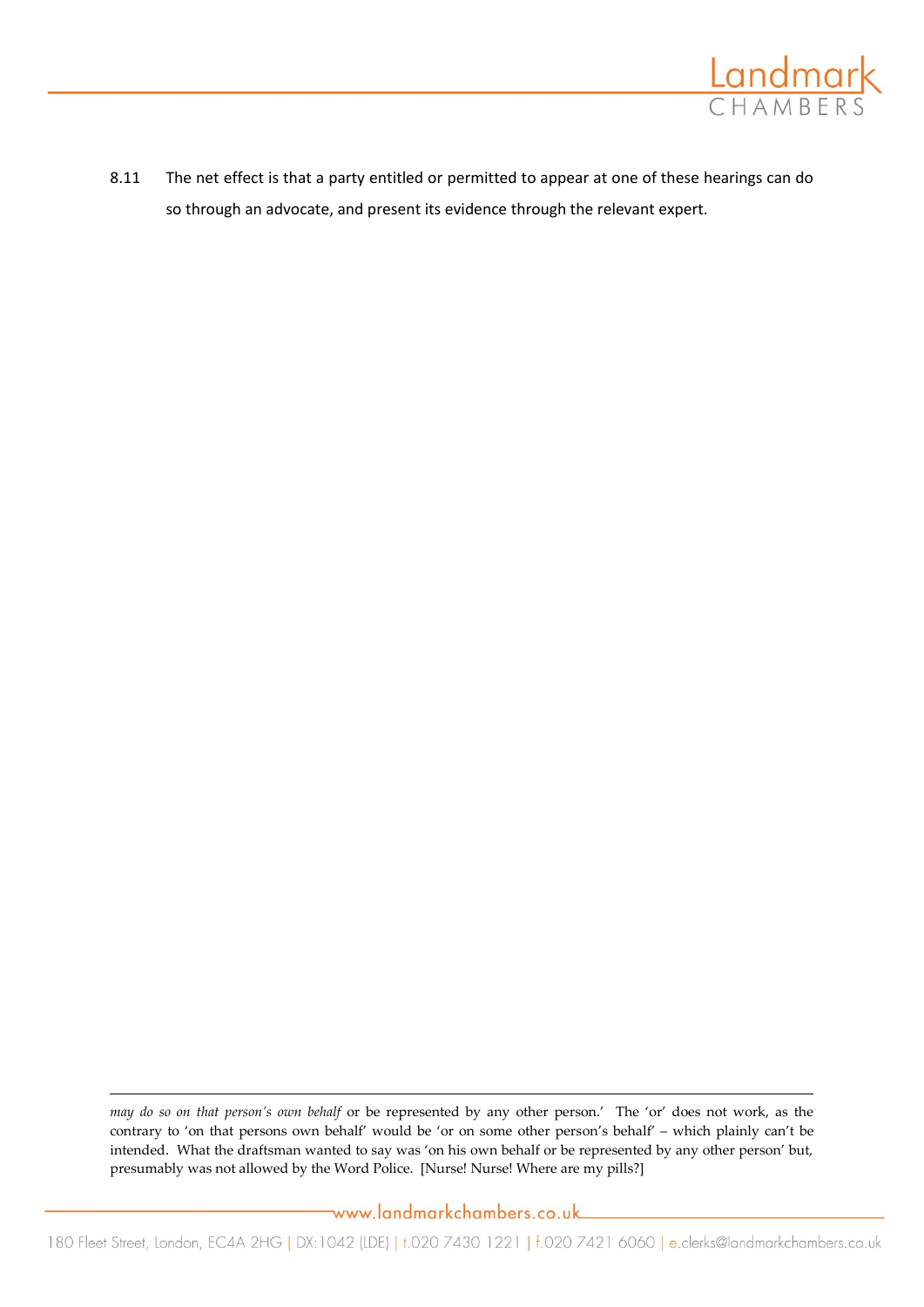

SLIDE 9:

- 9.1 By section 94(3) the conduct of the hearing is for the IPC.
- 9.2 As with other bold statements, this must also be caveated. The hearing must be in public, for example<sup>64</sup>. Moreover, it is subject to the Rules<sup>65</sup>, and, not least, the provisions of the balance of s. 94.
- 9.3 It is for the IPC to identify the matters to be considered and any matters on which the IPC 'requires further explanation' from persons entitled or permitted to make oral representations<sup>66</sup>.
- 9.4 This is, perhaps, a trifle odd as in two of the three types of hearings, they are convened as a consequence of the exercise of a right by one or more party. For this reason, no doubt, it is provided that the parties themselves are not precluded 'from referring to issues which they consider relevant…but which are not issues identified by  $[the IPC]$  ... or  $[perhaps surprisingly]$ included in their relevant or written representations'<sup>67</sup>.
- 9.5 As already covered, each party appearing can expect to be represented by an advocate and appropriate witnesses for the matters under discussion. Contrary to the draft Guidance (see SLIDE 8), this is actually an entitlement for anyone able to make oral representations (as opposed to merely observing). No doubt sensible programming of the sort with which we are used will prevent these events resembling a football crowd.
- 9.6 The IPC will be there, of course, in the guise of a single commissioner, or a panel, led by one commissioner, as may be the case.
- 9.7 In addition, there may be one or more assessors, depending on the issues. These are appointed under s. 100 and notified under Rule 11.

 $64$  Although separate provision is made in the IP (National Security and Appointed Representatives) Rules

 $65$  s.94(5)(b)

 $66$  Rule 14(2)

 $67$  Rule 14(4)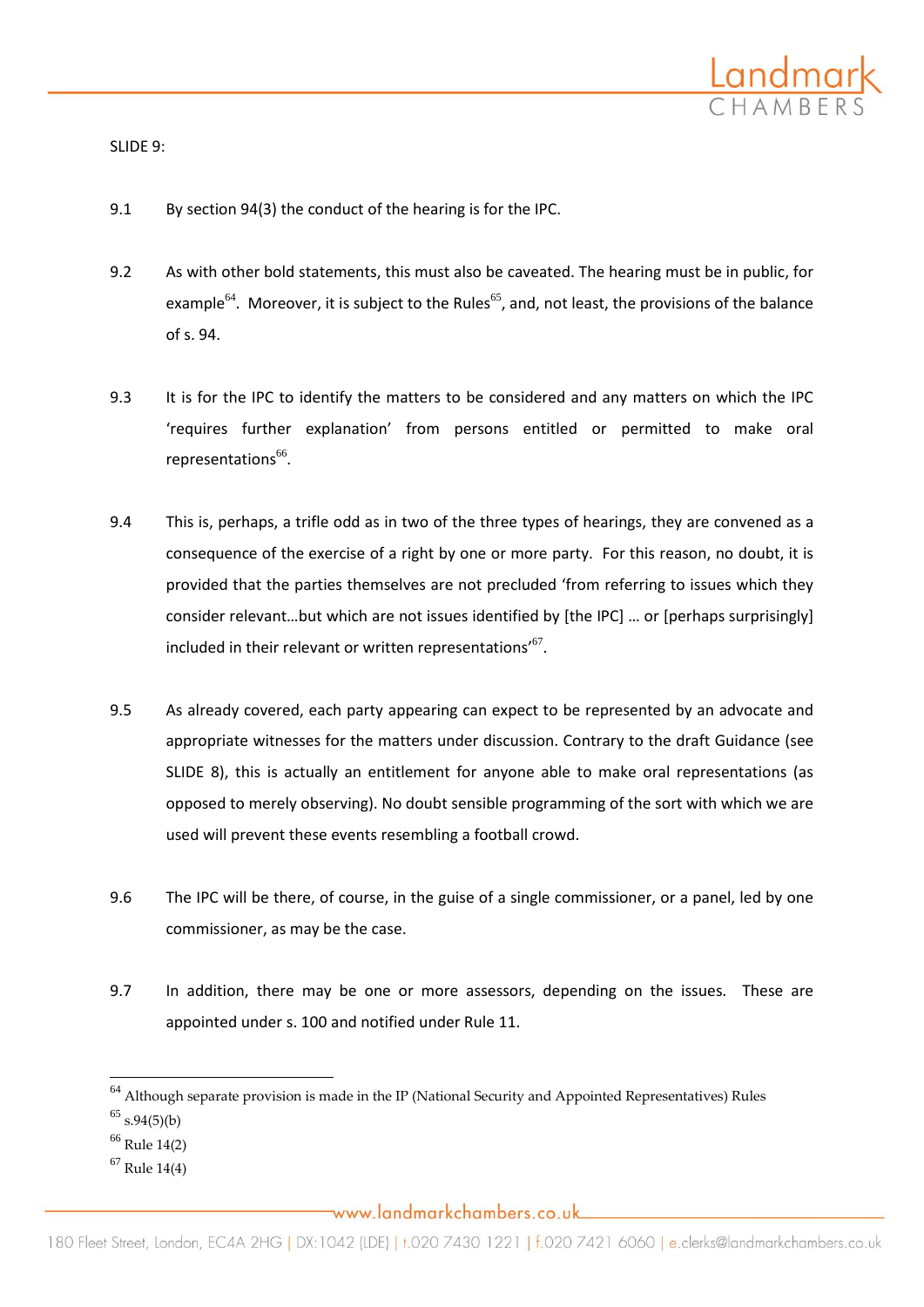

- 9.8 The Guidance dedicates (an unusually full) seven paragraphs to the subject of assessors<sup>68</sup>. The concluding warning is that they must be subject to the same rigorous approach to impartiality and the appearance of impartiality as the commissioners themselves. No doubt the established practice of PINS will be adopted in respect of IPC assessors.
- 9.9 Of a more novel nature is the suggestion in the draft Guidance at paragraphs 40 and 107 that the IPC might instruct and call its own expert witnesses. This caused some raised eyebrows to say the least. To quote PEBA's Conslutation response:

*"The references to the IPC calling its own expert witnesses … need considerable thought and reflection. Which power enables this? Who instructs these witnesses? On what brief? Who gets to question them? How are they to remain impartially and transparently separate from the decision-maker and process? How are they to be separated from the briefing received by the examining authority on other evidence within the topic… PEBA considers these matters likely to lead to a minefield of legal challenges."*

- 9.10 It appears that part of the thought behind the idea of the IPC's own witnesses stems from the imperative that the IPC should, as a starting point, be conducting the questioning and the recognition that in order to do that, the commissioner or IPC Counsel (as to which see below) would need their own expert instruction in order to frame the line of questioning. It may also be that the idea grew from a misunderstanding of the meaning of the discretion in Rule 15(3) to permit persons to address the hearings other than those entitled to make oral representations (certainly the passages at paragraph 40 and 107 are linked to the erroneous passages at 41 and 106).
- 9.11 With the above expressed cautions, the meeting with Douglas Evans strongly indicated that (just as 41 and 106 of the Guidance is wrong so) paragraphs 40 and 107 are to be subject to very considerable review, internally.
- 9.12 The idea of the IPC having its own witnesses is indeed a minefield for all the reasons set out in the PEBA response. It would also be prohibitively expensive  $-$  quite beyond the fees

 $\overline{\phantom{a}}$  $^{68}$  67-73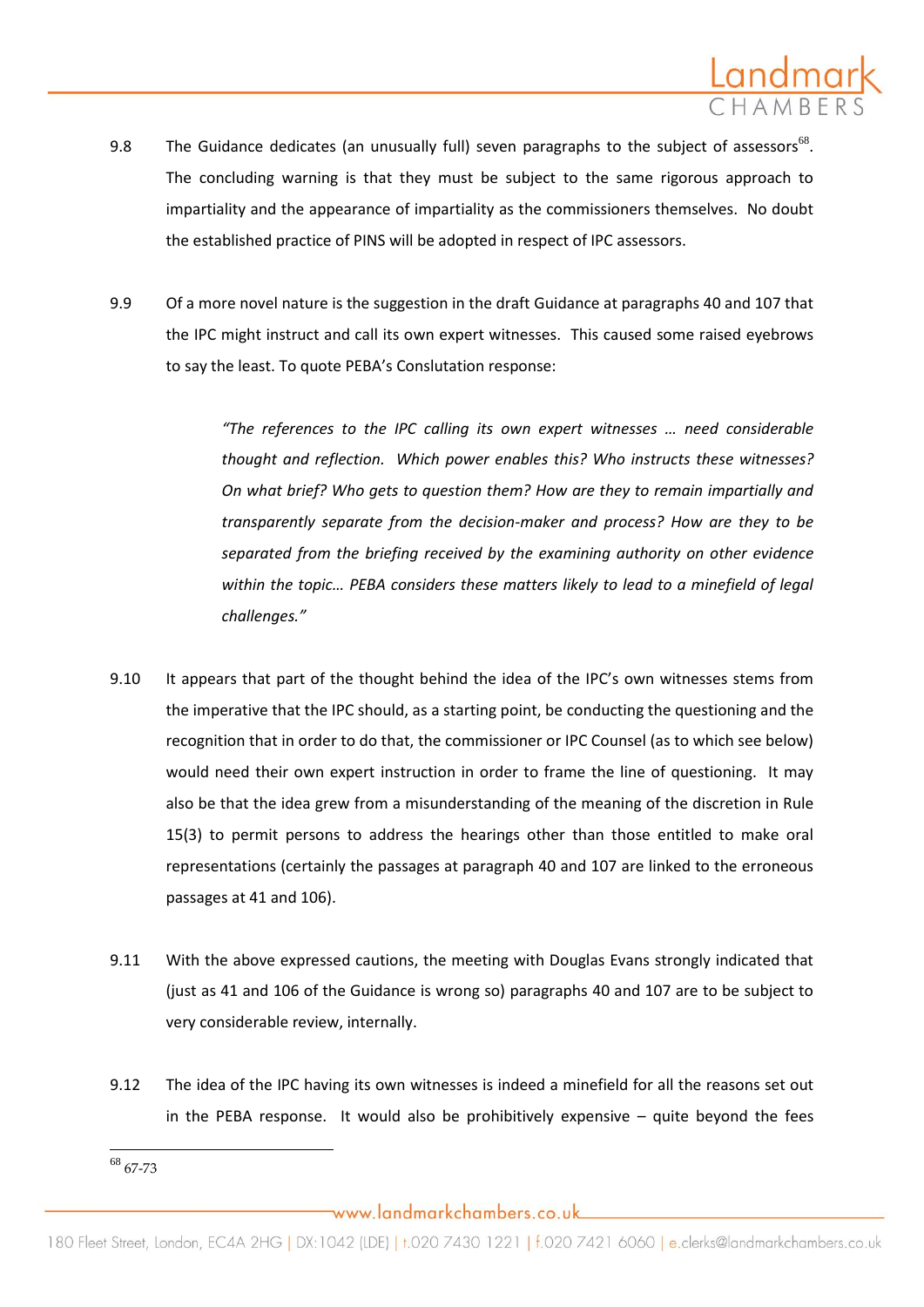

currently under discussion. It would also a singular waste of resources given that the applicant and the objector(s) who were at loggerheads on the issue would already have instructed their own experts. In most cases, the commissioner or panel would be expected to adjudicate between the two rival positions. Where the matter really is too technical, the role of the assessor comes into play.

- 9.13 The other person for who the scheme makes provision to attend an IPC hearing is the IPC advocate.
- 9.14 This is a Barrister, Solicitor, or 'advocate' appointed under s. 101 by the chair of the IPC at the request of the examining authority to 'provide legal advice and assistance' including 'carrying out on behalf of the Examining authority any oral questioning of a person making representations at a hearing'. Their appointment must be notified to interested parties under Rule 12.
- 9.15 The provision for the IPC to instruct its own Counsel appears to have come in both as a consequence of concerns about the provision to which we are about to turn, and the provision itself. It was felt by Government that one way to take the sting out of the observations that parties would want to cross examine, and to practically ensure the IPC could do the job designed to be given to it was to provide for the IPC to have its own professional advocate.
- 9.16 That brings us neatly to the elephant in the room: section 94(7) and

*'the principle that any oral questioning of a person making representations at a hearing should be undertaken by the Examining authority'.*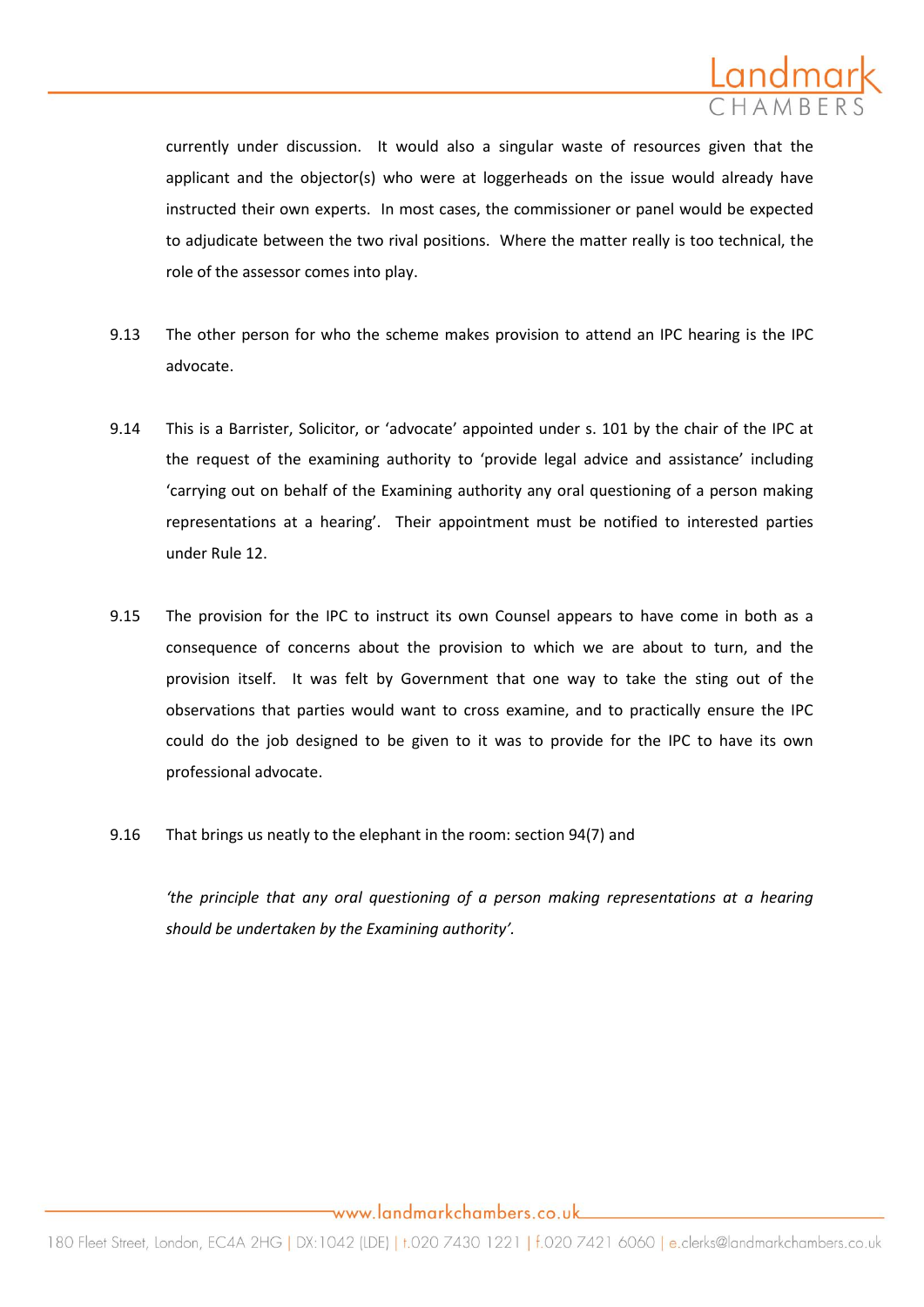

SLIDE 10:

- 10.1 I promised not to indulge in debating the wisdom of the IPC or any of its powers. Her Majesty has been pleased to give her Assent to the Planning Act 2008, and we must live with it. But, oh, what a foolish exercise is s. 94(7)!
- 10.2 What we are, perhaps, now witnessing is a moving away from the high watermark of the Bill, where it was proposed that cross-examination by parties should be 'in exceptionally circumstances'.
- 10.3 PEBA was not alone in finding this an extraordinary provision, but it did go and see Baroness Andrews on the matter - to be faced with the noble minister and three senior civil servants. At that stage, Baroness Andrews appeared, quite genuinely, not to understand the point of cross-examination – by anyone.
- 10.4 It hardly needs to be rehearsed in this forum but the ability to test evidence by questioning the giver of that evidence orally and in public is of signal importance both to parties putting their case, and being seen to have/feeling that they have put their case. It should (always) be of advantage to the decision-maker, wherever matters of fact or expert judgement are in issue, to have those matters exposed to cross-examination.
- 10.5 The beneficial effects can be described as threefold:
	- on the right occasion, the evidence as eventually arrived at will materially differ through the questioning from that originally given in writing;
	- more often, perhaps, it facilitates the choice for the decision-maker between two rival contentions, by showing one to be more reliably based than the other; and
	- thirdly, in every case, the mere fact of its existence prevents the adoption of a position that it is known could not be defended under questioning.
- 10.6 This last effect is, if anything, the most potent benefit. It does not depend on the efficacy of any particular cross-examination. It is a means of 'quality control' imposed by the author of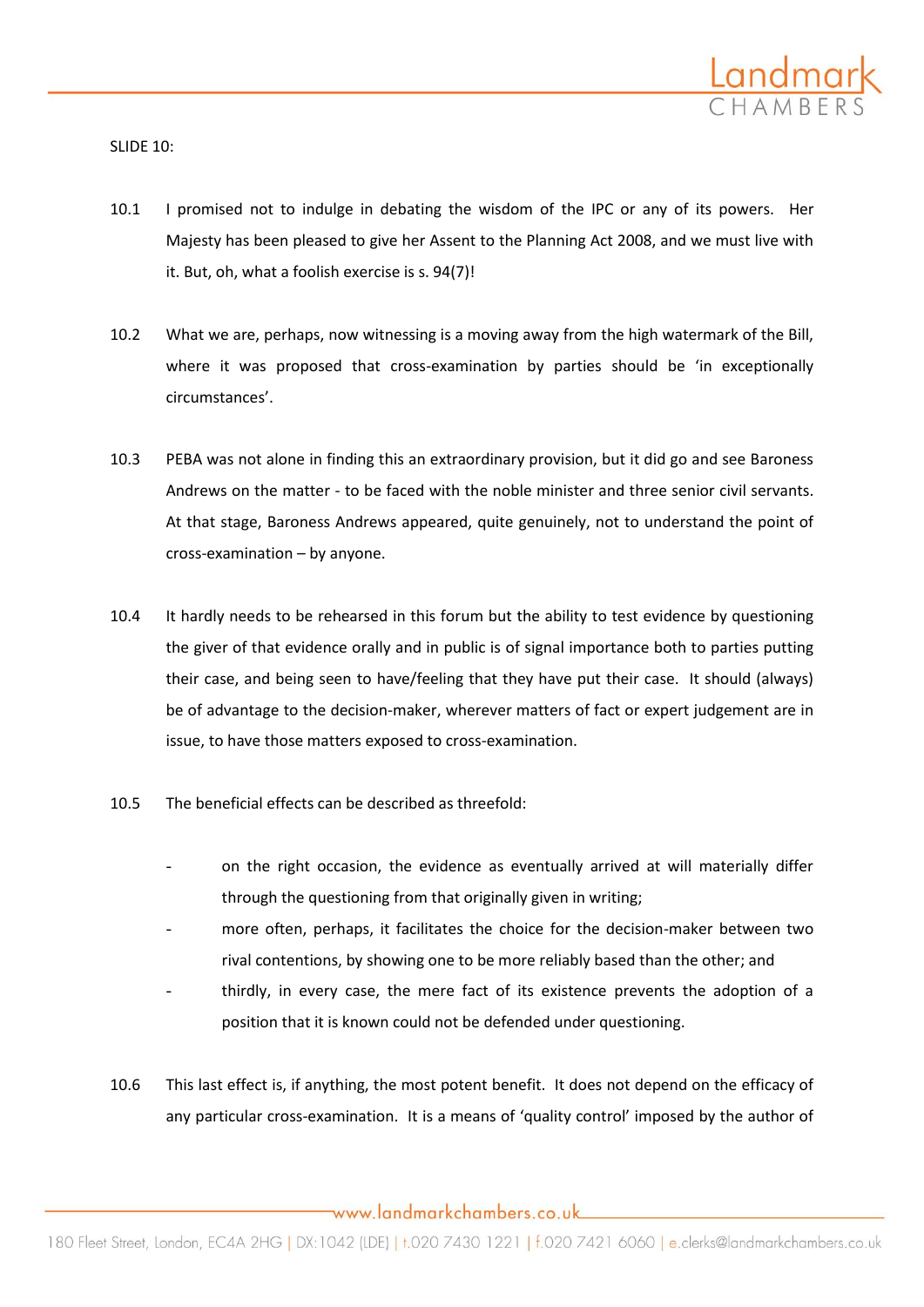

the evidence himself, that ensures that documents presented to the IPC purporting to be evidence are not, in fact, promotional submissions of no (or dubious) evidential weight.

- 10.7 Questioning was always to be allowed, but by the IPC not the parties. The Bill therefore provided that (in exceptional circumstances) questions could be put where it was necessary in order to ensure adequate testing of any representations, or that a party has a fair chance to put its case, but always subject to the 'principle' that questioning should be done by the IPC.
- 10.8 Under pressure<sup>69</sup>, the Government dropped the 'exceptional circumstances' clause, but the principle and the exceptions are as now enacted in s. 94(7).
- 10.9 It may be that doleful experience of the LDF process, and the generally poor standard of testing by inspectors in the 'roundtable' sessions, led first to a reassurance of the very high calibre of commissioners and their training, followed by a recognition that, even then, the commissioner might need some assistance if the task were indeed to fall to him. Hence s. 101, mentioned above, and the appointment of an IPC advocate to, in the words of the Guidance 'ensure that the evidence is tested in the most effective and revealing way'<sup>70</sup>.
- 10.10 This, though, is when the whole thing begins to unravel. An advocate, after all is like a sniper<sup>71</sup> without bullets, unless properly instructed. He (or the commissioner attempting to do the job is no one is appointed under s. 101) has to have his own experts to tell him what points to explore, how and to where. Critically, he needs to know where to go in a line of questioning after the initial – still plausible – response to the opening question.
- 10.11 Further, the IPC, through the commissioner or its Counsel asking questions, must remain and appear to remain impartial. It must ask questions of all sides. It must therefore be prepared to ask questions on every topic in issue. The cost of the expert instruction would be in the order of that of a promoter of a scheme.

 $69$  from rather weightier bodies than PEBA, we imagine

<sup>70</sup> Guidance, paragraph 75

 $^{71}$  or occasionally artillery man with howitzer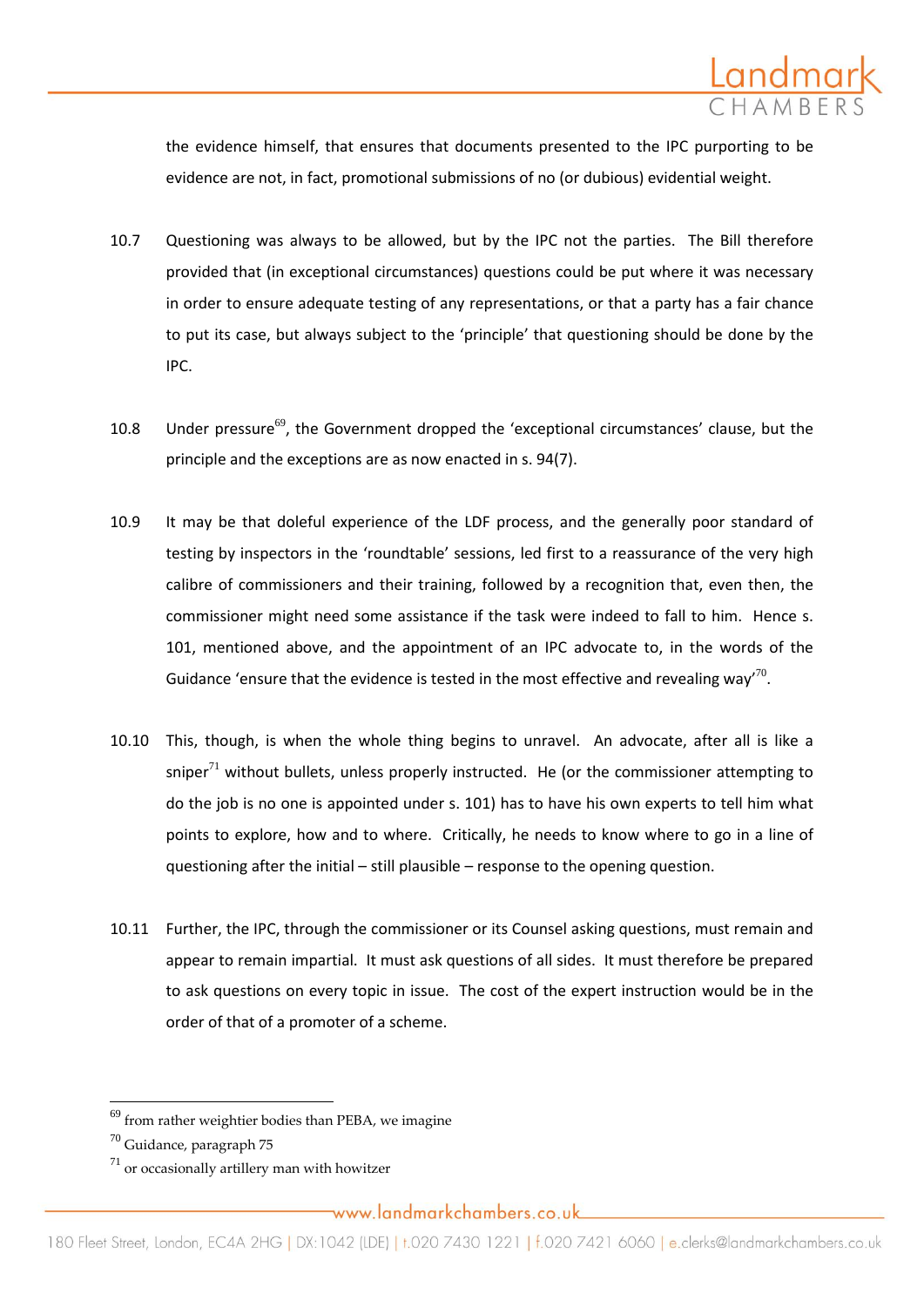

- 10.12 Quite apart from the wisdom of having yet another team instructed, it is quite apparent from the partial regulatory impact assessment and the fees under discussion that this aspect has by no means been thought through. The Rules provide for (effectively) the same as the Act, in Rule 14(5), and so we look to the Guidance.
- 10.13 Here, at least, common sense and experience seems to have won out over Government dogma. Paragraph 100 records that the Act provides that the IPC (or 'legal assistance') to 'probe, test and assess the evidence through direct questioning', but after rehearsing the Act and Rules at 102 and 103, it recognises at 104:

*"For the questioning of witnesses to be properly carried out requires considerable preparation. … If the examining authority is not properly prepared … or it does not consider that it has sufficient understanding of the issue to be tested, then it may consider that questioning by another party of a person making the oral representation is necessary, since that other party may have greater knowledge and by better placed to probe it."* [emphasis added]

- 10.14 It will be interesting to see how this works out in practice. After all, in almost every case, the party raising the point will 'have greater knowledge and be better placed to probe it' than the commissioner or (even) his Counsel.
- 10.15 Just as the Guidance comments about the IPC calling its own witnesses have been sorely doubted by Douglas Evans, so too (and still always with the caveats entered above), his approach did not favour IPC Counsel appointed on the model just described (ie with a proper team instructing them). Yet without such a team neither the IPC Counsel nor the commissioner (if left to him) could claim to be in a better position to probe the evidence than the parties.
- 10.16 Thus the 'principle' in s. 94(7) and Rule 14(5) is caught on Morton's Fork: if the IPC/IPC Counsel is to be able to undertake the questioning, the cost implications are orders of magnitude above those so far budgeted; but if the IPC/IPC Counsel is bereft of the necessary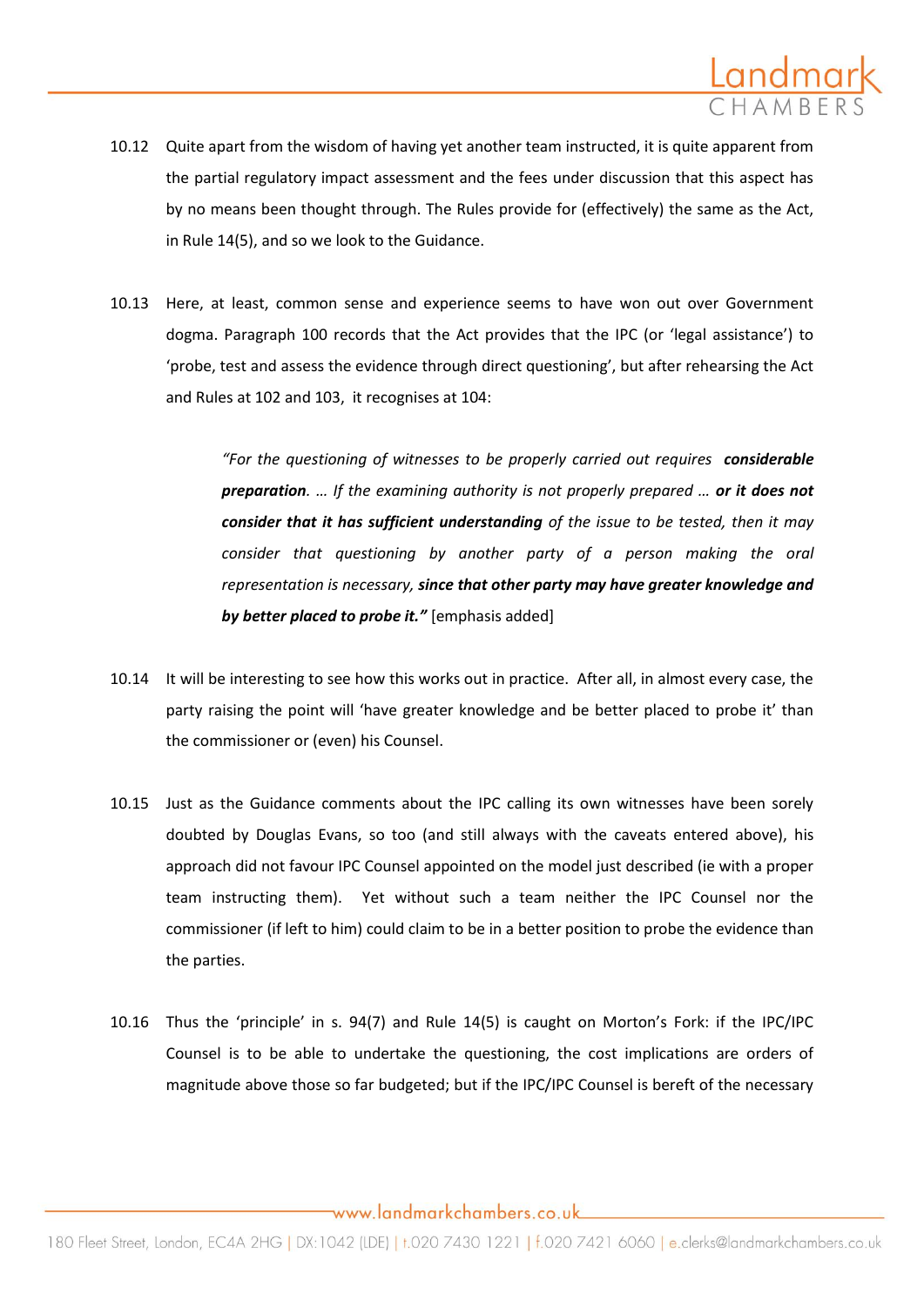

expert instruction, he might as well recognise with good grace that the probing of the evidence is better done at someone else's expense $^{72}$ .

- 10.17 What Douglas Evans was anxious always to promote was that the IPC would be a pragmatic body, not a dogmatic body and it would conduct itself and its hearings in the most appropriate manner, including proper recognition of the need and desirability of parties being able to question each other.
- 10.18 The message is to expect appropriate cross-examination between parties, with, no doubt a fairly interventionist tribunal with limited patience for time-wasting, posturing or elaboration.
- 10.19 I have put the 'Courts' on the Slide just to keep them in the picture. For my own part I am not too convinced about the willingness of Admin Court judges to preserve our hereditary freedoms, including the ability to cross-examine one's opponents, but I don't like to let CLG know that. If the pragmatic approach espoused by Douglas Evans is carried into action, there should be little call for natural justice challenges $^{73}$ .

 $\overline{a}$ 

 $^{72}$  it the parties to the contention

 $^{73}$  which, as a footnote, can only be made at the very end of the process – s. 118(7)

www.landmarkchambers.co.uk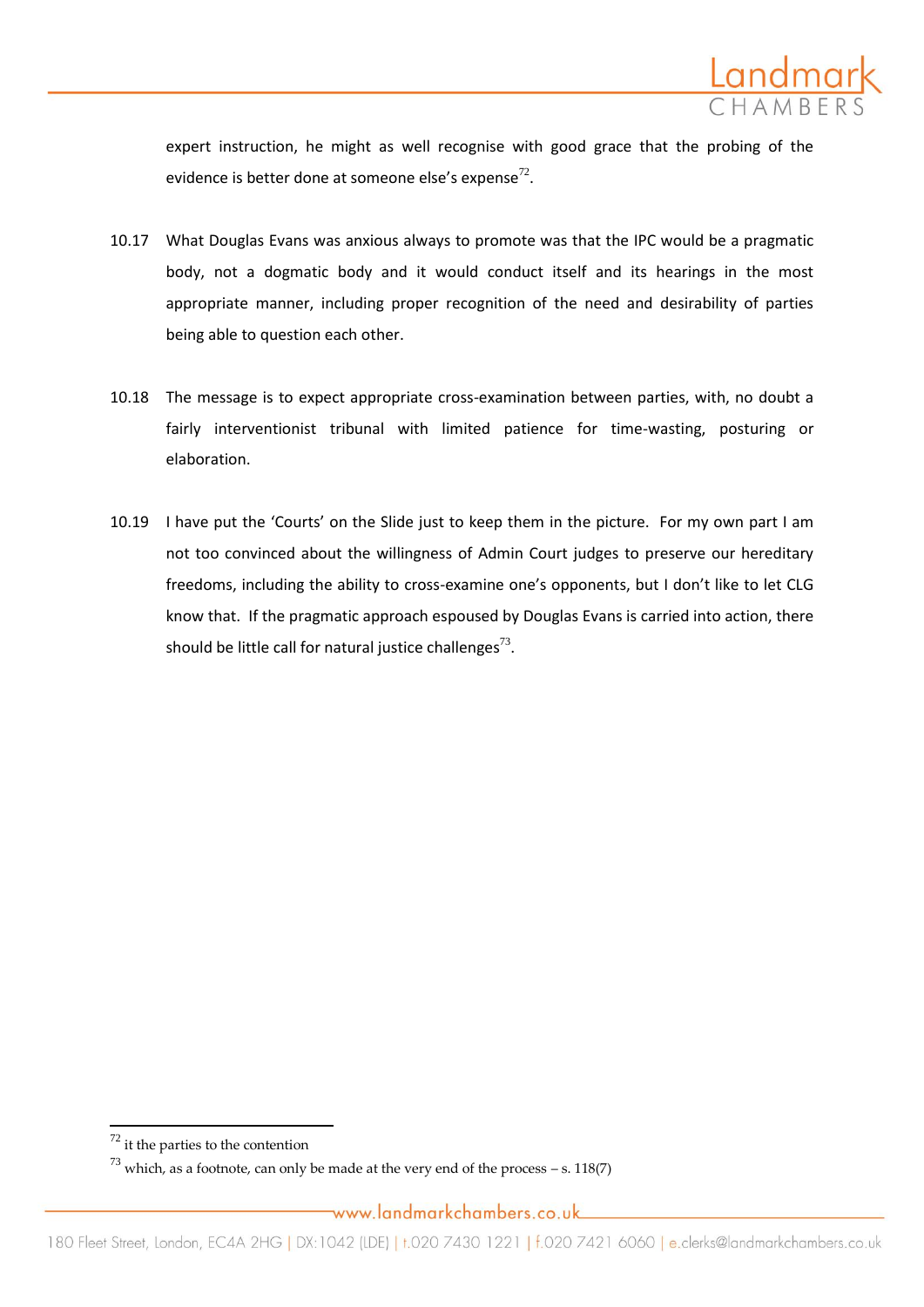

SLIDE 11

- 11.1 Separate provision is made for proceedings in compulsory purchase matters, covered by the IP (Compulsory Acquisition) Regulations. Except as necessary, it very closely follows the general IP (Examinations Procedures) Rules.
- 11.2 However, it is of some concern that the applicant can introduce land to be acquired which was missed off the original documentation when accepted by the IPC. The Regulations provide for a 'catch up' but this, in reality, may prove to be far from satisfactory.
- 11.3 The other thing to note is that the 'compelling case in the public interest' test long considered appropriate in compulsory purchase matters is now given a statutory basis in s. 122.
- 11.4 What should be clear, although it isn't quite, is that the ability to require a compulsory acquisition hearing under s. 92 should be recognised as extending to the *entirety* of the acquiring authority's case for the scheme – hence justifying the 'compelling case' and not be limited to the need for the parcel in question.
- 11.5 This will involve, as appropriate, exploration of all matters said to be for and against the scheme – which will no doubt also be covered in issue-specific or ope-floor hearings. It is noteworthy, therefore, that provision is made for hearings to fulfil different purpose at the same time.
- 11.6 National Security is separately provided for in the IP (National Security and Appointed Persons) Rules. These are triggered by a request for a direction under paragraph 2(6) of Sch. 3 to the Act that representations be made to 'persons of a specific description (instead of being made in public').
- 11.7 Provision is then made for the Attorney General to appoint a suitable person to be privy to those matters to which an interested person is then debarred and protect his or her interest. The evidence is given in closed session which is presided over by an 'examiner' appointed by the Secretary of State, the decision being taken by the Secretary of State.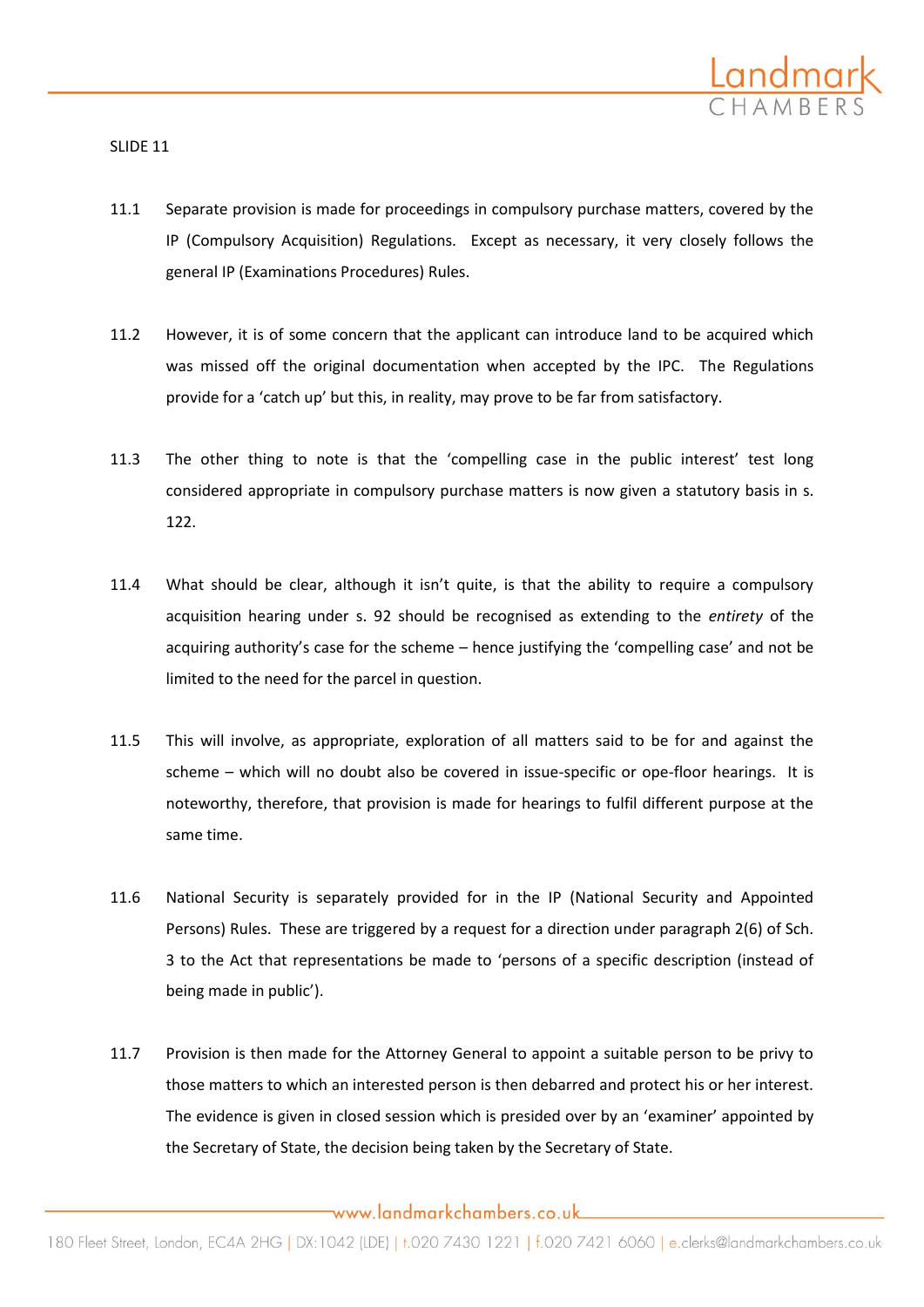

11.8 These are all specialist matters that no doubt repay specific investigation, but aren't elaborated here. One criticism is that there is no timetable for the period between a request for a direction being made and it being made. This, I understand, can cause problems through inordinate delay in the department.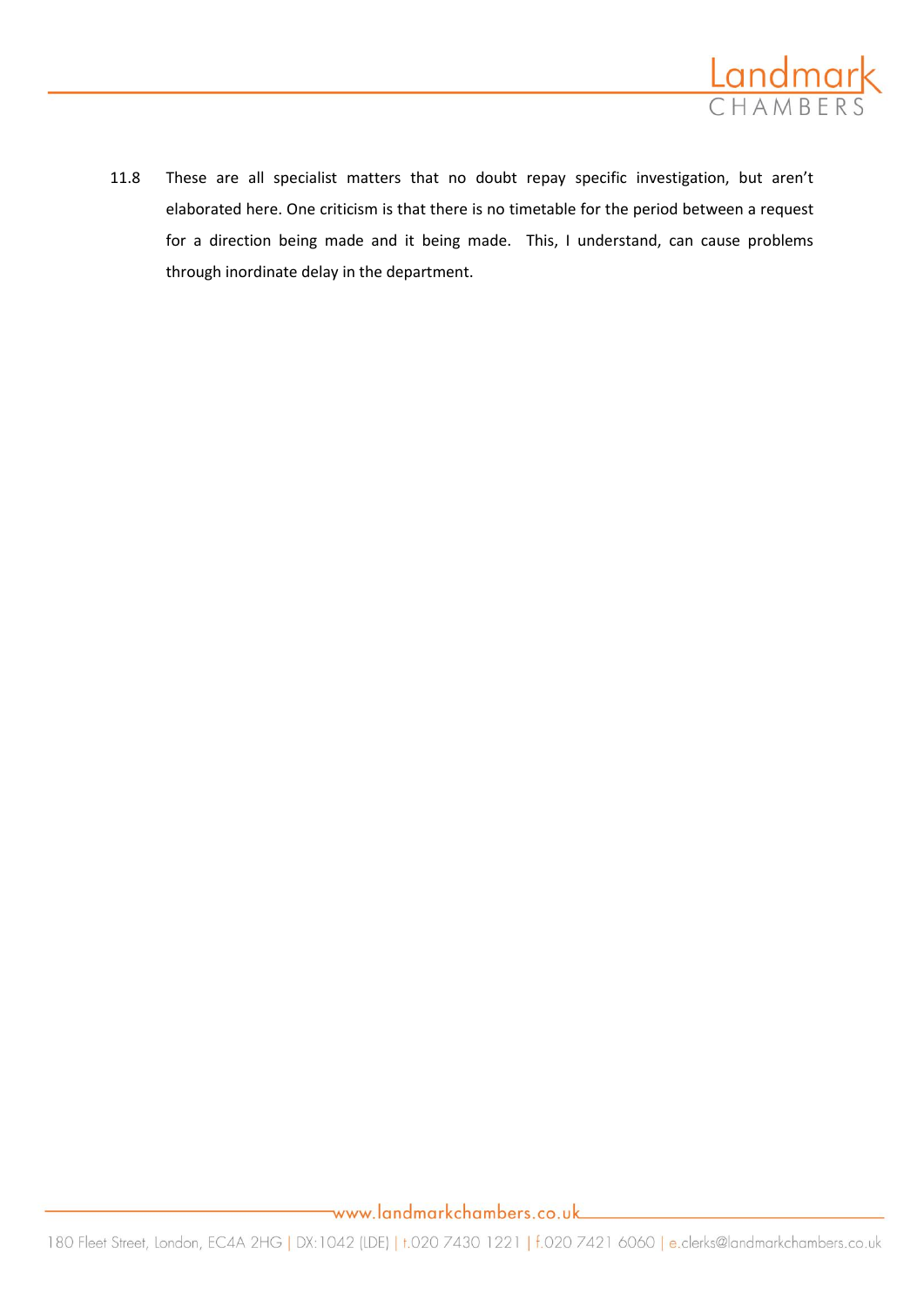

SLIDE 12:

- 12.1 By s. 98 the IPC is under a duty to complete the examination by the end of 6 months from the start day.
- 12.2 If it is to report to the Secretary of State it is to do so within another 3 months.
- 12.3 The chair of the IPC can, of course, extend these deadlines<sup>74</sup>.
- 12.4 By section 107, the decision itself must be made within 3 months of:
	- for IPC decisions, the deadline for the end of the examination;
	- for the Secretary if State, the receipt of the report (or end of examination if he himself conducted it under 'call-in')
- 12.5 Chapter 5 of the Act provides for the making of decisions.
- 12.6 As already recorded, where the examination was under taken by a panel, it is the decision maker if there is an NPS, and it reports to the Secretary of State if there is not; if the examination was undertaken by a single commissioner he reports to a Council of the IPC if there is an NPS, or to the Secretary of State if there is not.
- 12.7 By section 108, the Secretary of State may suspend an application when an NPS is being reviewed.
- 12.8 There are then extensive powers of intervention (call-in) in Chapter 7, where:
	- under s. 109, it is considered that there have been significant changes in circumstances since the publication of the NPS either in whole or in part;
	- under s. 110, there are matters of National Security in play;
	- under s. 111, where circumstances 'specified by Order' apply.

 $^{74}$  s.98(4); more than once, and after the deadline has passed ! – s. 98(5)